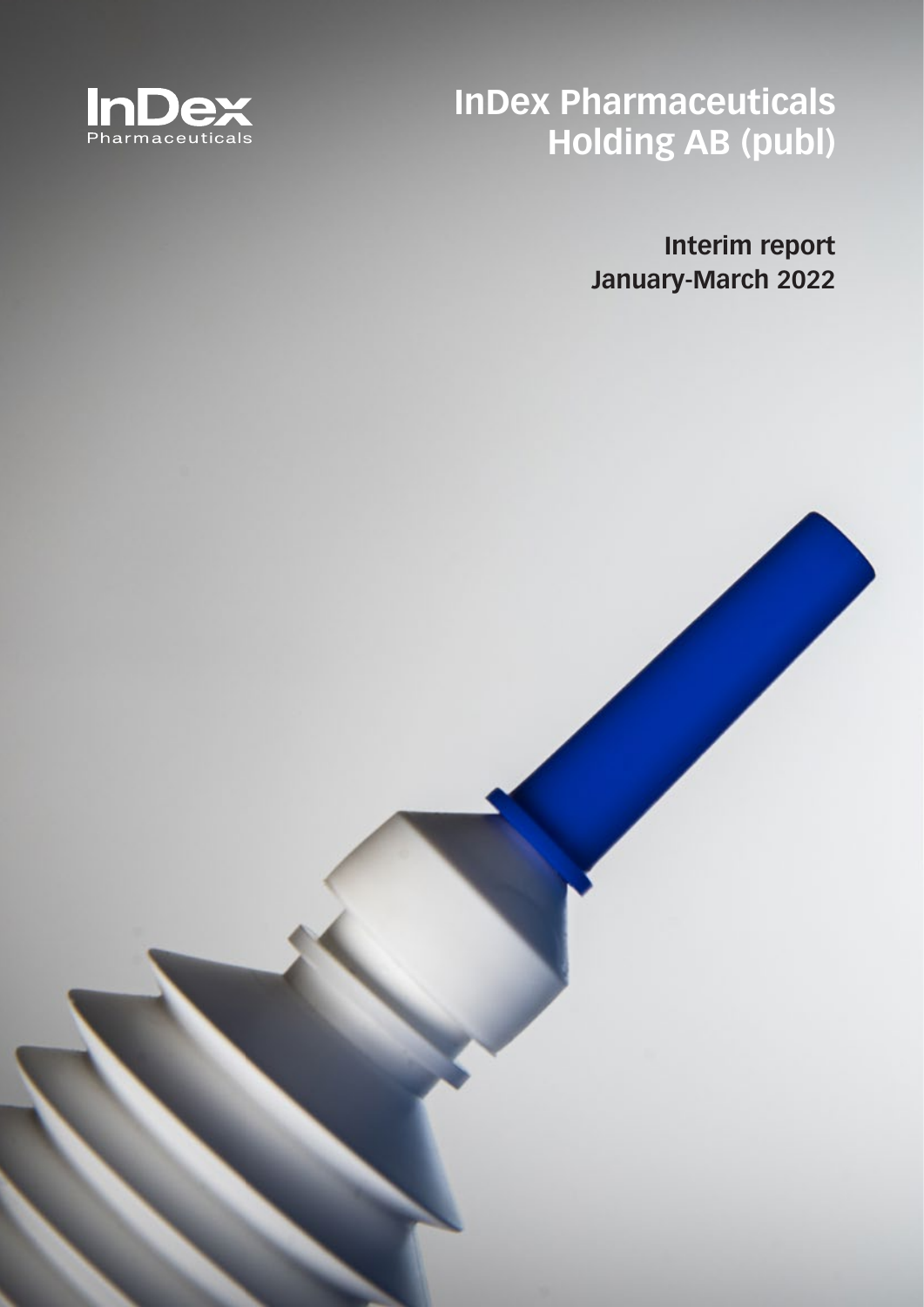# **Full focus on the phase III study CONCLUDE with cobitolimod**

#### **PERIOD JANUARY-MARCH 2022**

- Net sales amounted to SEK 0.0 (0.0) million
- Operating loss amounted to SEK –18.9 (–9.3) million
- Result after tax amounted to SEK –18.9 (–9.3) million, corresponding to SEK –0.04 per share (–0.02) before and after dilution
- Cash flow from operating activities amounted to SEK –18.4 (–8.5) million
- Cash and cash equivalents at the end of the period amounted to SEK 417.5 (532.5) million
- Number of employees at the end of the period was 9 (7)
- Number of shares at the end of the period was 532,687,650

All comparative amounts in brackets refer to the outcome during the corresponding period 2021.

#### **SIGNIFICANT EVENTS DURING THE QUARTER**

• InDex is planning for self-commercialisation of the drug candidate cobitolimod in the US with strategic collaborations in other regions

#### **SIGNIFICANT EVENTS AFTER THE REPORTING PERIOD**

• Peter Zerhouni stepped down as CEO of InDex

### **OTHER EVENTS**

• InDex hosted a Capital Markets Day for investors, analysts and media

*"With a new management team in place, I look forward to a continued exciting and important year with full focus on the phase III study CONCLUDE with cobitolimod", says Johan Giléus, acting CEO of InDex Pharmaceuticals.*

InDex is a pharmaceutical development company focusing on immunological diseases where there is a high unmet medical need for new treatment options. The company's lead asset is the drug candidate cobitolimod, which is being evaluated in the phase III study CONCLUDE as a novel treatment of moderate to severe ulcerative colitis – a debilitating, chronic inflammation of the large intestine. InDex has also developed a platform of patent protected discovery stage substances, so called DNA based ImmunoModulatory Sequences (DIMS), with the potential to be used in the treatment of various immunological diseases. InDex is based in Stockholm, Sweden. The company's shares (ticker INDEX) are traded on Nasdaq First North Growth Market Stockholm. Redeye AB is the company's Certified Adviser (+46 8 121 576 90 or certifiedadviser@redeye.se).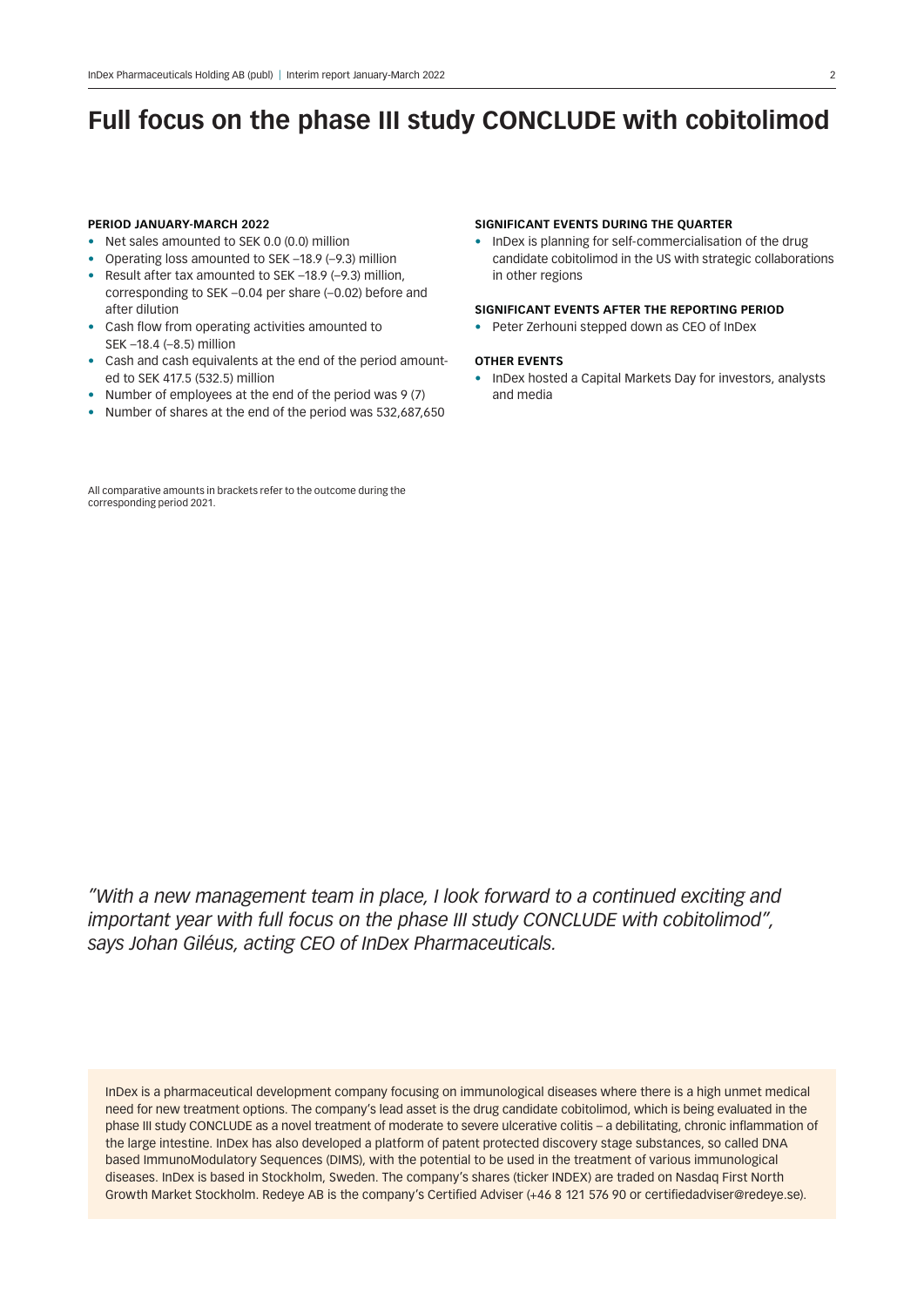# **Introduction**



### **CEO Statement**

We are working intensively with the phase III study CONCLUDE. The study evaluates the drug candidate cobitolimod as a novel treatment for patients with moderate to severe left-sided ulcerative colitis. We are making great progress with the process of obtaining approval to start the study in the participating countries, where the study is currently approved by the regulatory authorities in 27 out of the around 30 planned countries. In addition, we see that more and more clinics are starting to screen and randomise patients. The clinics are now also starting to open up for external visits and we will continue our successful strategy of visiting the participating clinics together with Parexel.

To inform about cobitolimod and the phase III study CONCLUDE, InDex will participate with a booth at Digestive Disease Week (DDW), which is the premier medical congress in the world in gastroenterology. DDW takes place on May 21-24 in San Diego, USA and annually attracts over 10,000 participants from more than 100 countries. DDW also provides good opportunities to update our business contacts as all leading companies in the field are attending.

I am very happy to welcome Eva Arlander as Chief Development Officer to InDex. Eva has extensive experience of drug development from senior positions at among others AstraZeneca, Medivir, Affibody and the Medical Products Agency. Eva will be part of InDex's new management team together with myself, Chief Medical Officer Anders Bröijersén and Chief Scientific Officer Charlotte Admyre.

InDex has together with external experts analysed the commercialisation options for cobitolimod in the US and Europe. The conclusion is that the market potential, the required commercial footprint, and the profitability profile in the US respectively are well suited for self-commercialisation by a focused commercial organisation to be built closer to launch. The US accounts for approximately 65% of the global market for ulcerative colitis. The fragmented European market, as well as other regions, offer attractive opportunities to enter strategic collaborations as cobitolimod advances towards launch. These conclusions were presented at our well-received Capital Markets Day in mid-March. We are happy that so many have



had the opportunity to watch the presentations, both live and afterwards via the recording on our website.

I also would like to take the opportunity to highlight the annual report for 2021, which was published in the beginning of April. It provides a good overview of ulcerative colitis, cobitolimod, the phase III study CONCLUDE and the company's other activities. We have also this year included a moving patient interview. This time with Sofie, who has lived with ulcerative colitis for 18 years and who really confirms the need for new effective and safe therapies for her and other patients suffering from ulcerative colitis.

On June 1 we have the annual general meeting in InDex, which also this year will be conducted through advance voting. The day after, on June 2, I will present the company at Redeye Growth Day and I hope to see you there.

Johan Giléus, acting CEO

### **Chairman statement**

InDex is in an exciting and important phase, and I look at the future with great optimism. The company's focus is on the implementation of the phase III study CONCLUDE with cobitolimod, which is progressing according to plan. Phase III is the final stage of development before application for market approval by the regulatory authorities and CONCLUDE is thus a very important milestone for the company.

InDex has a new management team in place which, with its extensive competence and experience, will lead the company forward as we now take cobitolimod through phase III and towards the market. The recruitment of a new CEO is ongoing, and the Board is aiming to present a new permanent CEO in the near future.

Finally, I would like to express a big thank you to all the personnel at InDex, whose hard work and commitment make InDex the great company it is, with the aim of improving the lives of the patients suffering from this severe disease while creating significant value for our shareholders.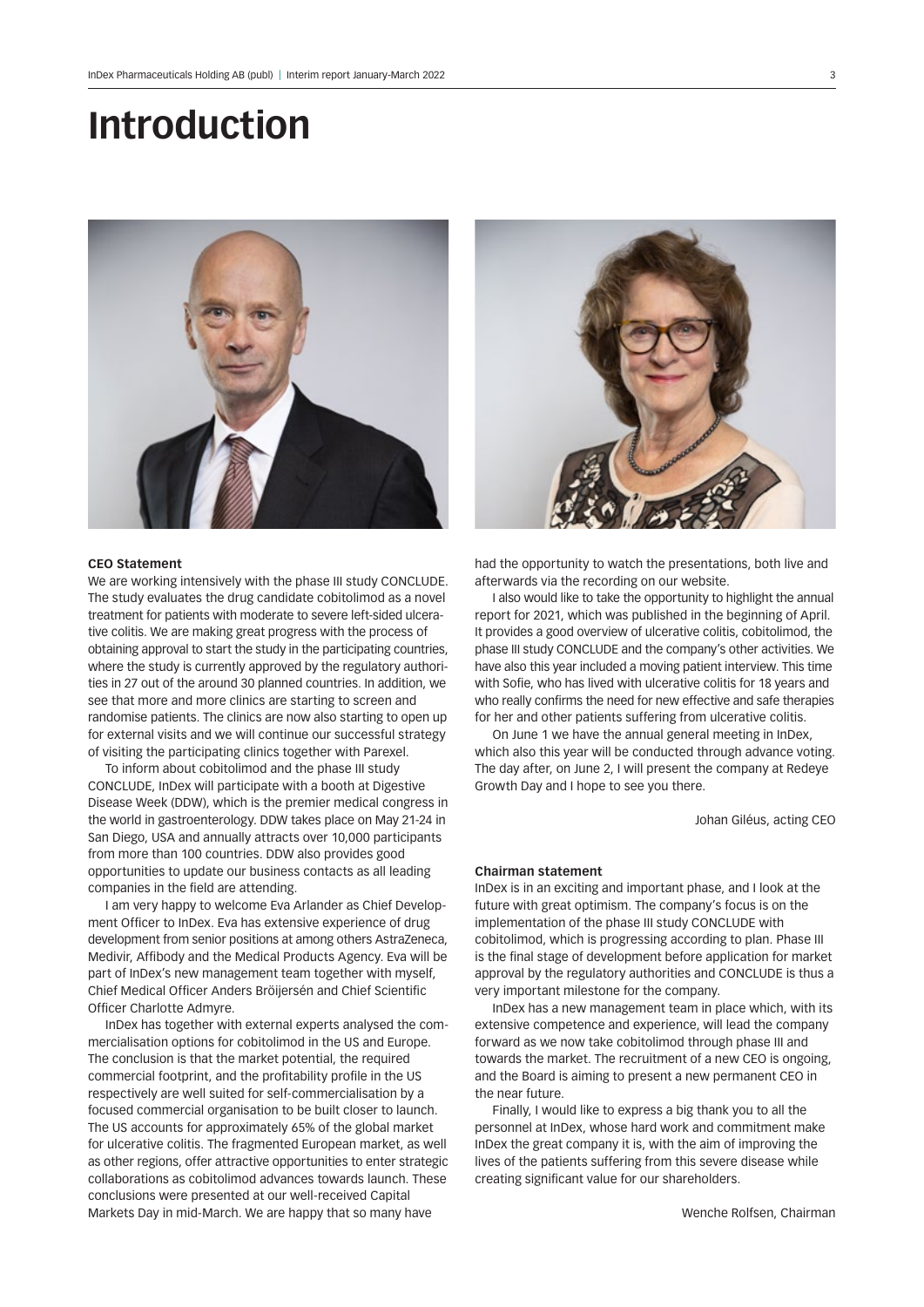# **Business overview**

#### **INTRODUCTION**

InDex is a pharmaceutical development company focusing on immunological diseases where there is a high unmet medical need for new treatment options. The company's lead asset is the drug candidate cobitolimod, which is being evaluated in the phase III study CONCLUDE as a novel treatment of moderate to severe ulcerative colitis – a debilitating, chronic inflammation of the large intestine. InDex has also developed a platform of patent protected discovery stage substances, so called DNA based Immuno-Modulatory Sequences (DIMS), with the potential to be used in the treatment of various immunological diseases. InDex is based in Stockholm, Sweden. The company's shares are traded on Nasdaq First North Growth Market Stockholm.

#### **COBITOLIMOD**

Cobitolimod is a potential new medication for patients with moderate to severe ulcerative colitis. Ulcerative colitis is a chronic disease caused by inflammation of the colon. Today, about two million people in Europe and the US suffer from ulcerative colitis, a disease that has a major impact on the patient's quality of life. Ulcerative colitis is characterised by blood- and mucus-mixed diarrhea, frequent stools, pain, fever, weight loss, and anemia. Patients also have a significant elevated risk of developing colon cancer. Most commonly, ulcerative colitis debuts between 15 and 30 years of age and most patients require lifelong medication. Despite the currently available drugs on the market, many patients with ulcerative colitis still suffer from severe symptoms, and current therapies can cause serious side effects. For those patients that do not respond to medical treatment, the last resort is to surgically remove the colon.

Cobitolimod is a local treatment with a novel mechanism of action. It is a so-called Toll-like receptor 9 (TLR9) agonist that can provide an anti-inflammatory effect locally in the large intestine, which may induce mucosal healing and relief of the clinical symptoms in ulcerative colitis. Cobitolimod is administered via the rectum using an enema allowing a rapid onset of action without systemic exposure and off-target effects.

Cobitolimod met the primary endpoint in the phase IIb study CONDUCT and demonstrated an outstanding combination of efficacy and safety. Data from four previous completed placebocontrolled clinical trials support the efficacy and safety demonstrated in the CONDUCT study. Given the outstanding combination of efficacy and safety, cobitolimod is now being evaluated in the pivotal phase III study CONCLUDE. Phase III is the final stage of development before application for market approval can be submitted to regulatory authorities.

#### **Cobitolimod's market potential**

Cobitolimod's target product profile has been evaluated in several primary market research studies, demonstrating that cobitolimod has strong potential to be positioned as the first treatment option for patients with moderate to severe left-sided ulcerative colitis, that do not respond to conventional treatments. InDex estimates, based on external sources, that the current market segment for moderate to severe left-sided ulcerative colitis amount to approximately USD 3.5 billion and is expected to grow to more than USD 5 billion by 2026. InDex estimates that cobitolimod can reach a market share of



Illustrations: Freepik

20-30%, corresponding to global peak annual sales of more than USD 1 billion.

### **Phase III study – CONCLUDE**

Based on regulatory guidance InDex is conducting a sequential phase III program with two induction studies and a one-year maintenance study with patients that have responded to cobitolimod as induction therapy.

The initial induction study CONCLUDE will include 440 patients and be conducted in over 30 countries in Europe, the Americas and the Asia-Pacific region. The first patient was enrolled into the study end of 2021. CONCLUDE is a randomised, double-blind, placebo-controlled, phase III study to evaluate cobitolimod as a

#### **THE MOST IMPORTANT ADVANTAGES WITH COBITOLIMOD**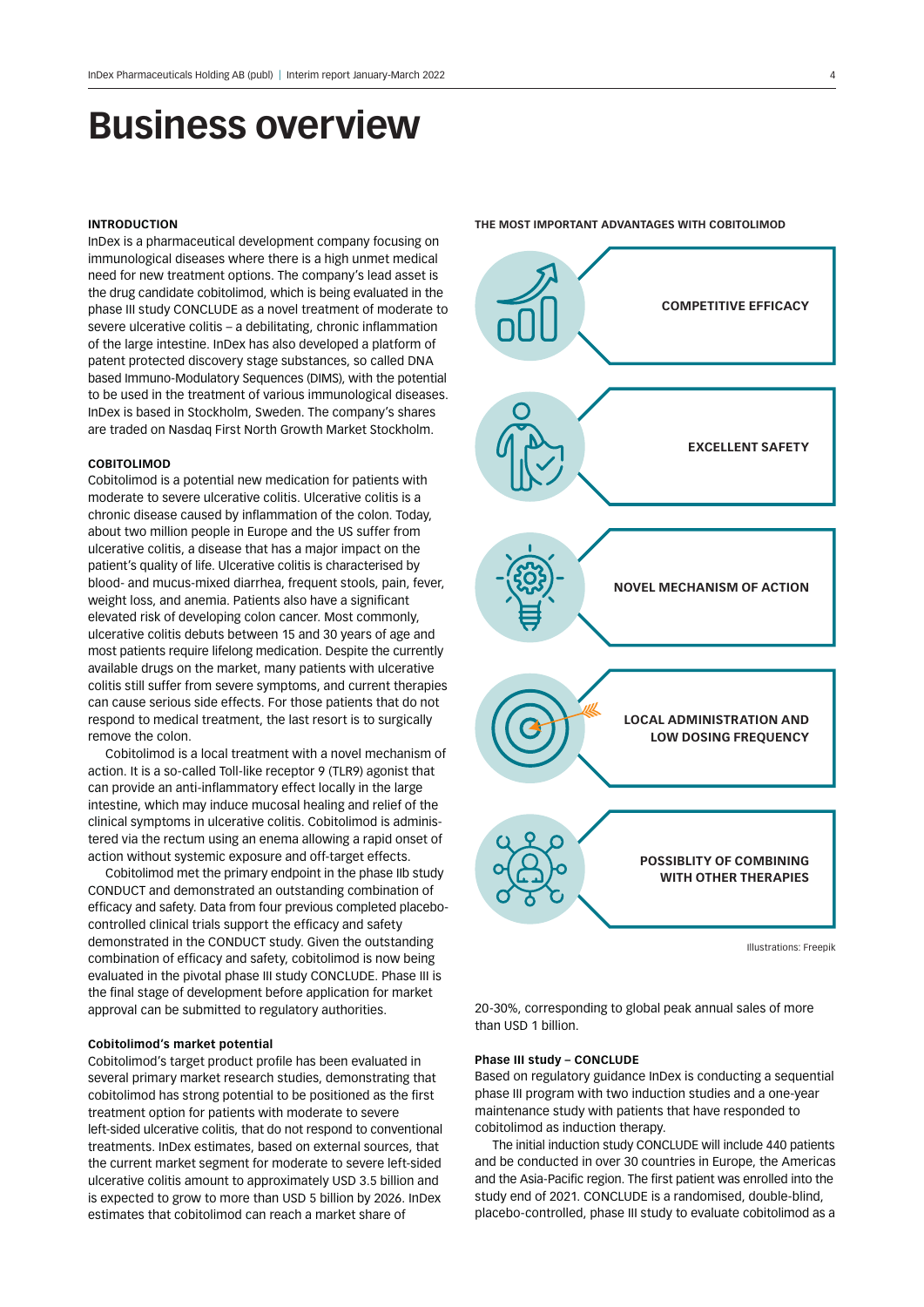novel treatment for patients with moderate to severe left-sided ulcerative colitis. The primary endpoint will be clinical remission at week 6. Apart from the dosing 250 mg x 2, which was the highest dose and the one that showed the best efficacy in the phase IIb study CONDUCT, the phase III study will also evaluate a higher dose, 500 mg x 2, in an adaptive study design. This higher dose has the potential to provide an even better efficacy than what was observed in the phase IIb study.

When approximately 30% of the participants in the study have been randomised and have eligible data for the primary endpoint, an interim analysis will be performed in a blinded fashion to select the best dose of cobitolimod and the other dose will be dropped. Following the blinded interim analysis, the additional patients to be randomised into the study will receive only the best dose of cobitolimod or placebo. Patients responding to cobitolimod in the induction study will be eligible to continue in a one-year maintenance study, where they will be treated with either cobitolimod or placebo.

InDex has entered into an agreement for services with the leading global clinical research organisation (CRO) Parexel Biotech for the phase III study CONCLUDE. Parexel Biotech has considerable experience managing phase III studies in inflammatory bowel disease. Parexel Biotech was the CRO that InDex successfully collaborated with in the phase IIb study CONDUCT.

#### **Commercialisation strategy for cobitolimod**

InDex has together with external experts analysed the commercialisation options for cobitolimod in the US and Europe. The conclusion is that the market potential, the required commercial footprint, and the profitability profile in the US respectively are well suited for self-commercialisation by a focused commercial organisation to be built closer to launch. The fragmented European market, as well as other regions, offer attractive opportunities to enter strategic collaborations as cobitolimod advances towards launch.

#### **Timetable to launch**

Results from the ongoing first phase III study with cobitolimod are expected to be available during H2 2023. The complete phase III program, including a second induction study and a one-year maintenance study, is expected to be completed during 2026. Applications for marketing approval will then be submitted to the regulatory authorities, with an expected launch of cobitolimod in 2027.

#### **Oral formulation of cobitolimod**

InDex is also developing an oral formulation of its lead drug candidate cobitolimod, with targeted drug delivery to the lower part of the gastrointestinal tract. This allows for a local release of cobitolimod in the colon with low systemic exposure, similar to the enema formulation. However, the oral formulation would enable delivery of cobitolimod to parts of the gastrointestinal tract which are inaccessible to an enema. This opens the possibility to broaden the therapeutic use of cobitolimod to also include pancolitis and Crohn's disease, thereby increasing the commercial potential for the substance severalfold. The oral formulation of cobitolimod is a potential follow-on product to the enema formulation, which is currently being investigated in the phase III study CONCLUDE in moderate to severe left-sided ulcerative colitis. InDex has entered an agreement for services with one of the world's leading contract development and manufacturing companies (CDMO) for the continued pharmaceutical development. The aim is to optimise the oral formulation to align with the dosing under evaluation in the phase III study CONCLUDE with the enema formulation. The continued development could also provide opportunities for securing additional intellectual property for cobitolimod.

### **OTHER DIMS**

InDex has, besides cobitolimod, a preclinical portfolio of more than 150 DNA-based ImmunoModulatory Sequences (DIMS).

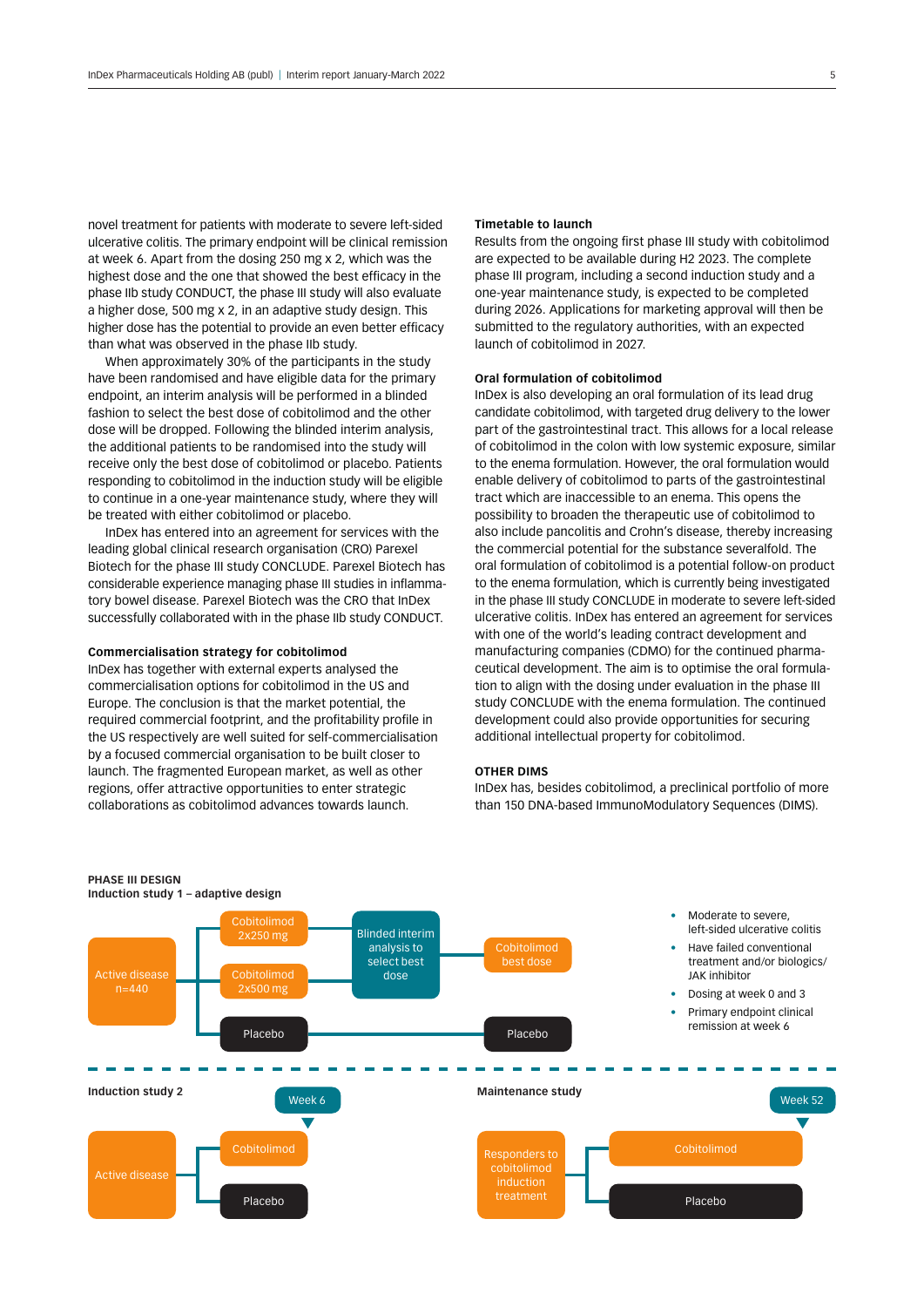The DIMS candidates are oligonucleotides that differ in sequence and length but are all TLR9 agonists. DIMS mimic bacterial DNA, without being harmful, and stimulate immune cells to produce beneficial anti-inflammatory cytokines that will help to dampen inflammation. This opens opportunities for the treatment of different inflammatory conditions, in which the immune responses are imbalanced. To capitalise on the substantial historical investments in the DIMS portfolio and to take advantage of the expertise and experience built up during the development of cobitolimod in ulcerative colitis, InDex is testing a selected number of DIMS candidates in models of other inflammatory diseases. Positive signals have been observed, and InDex is now confirming these early results with alternative and complementary methods in order to be able to select a DIMS substance for further development.

### **SIGNIFICANT EVENTS DURING THE QUARTER**

• InDex announced on March 13, 2022 that the company is planning for self-commercialisation of the drug candidate cobitolimod in the US with strategic collaborations in other regions. Launch is expected in 2027.

#### **SIGNIFICANT EVENTS AFTER THE REPORTING PERIOD**

• InDex announced on April 11, 2022 that CEO Peter Zerhouni has decided to leave his position after more than seven years. The company's CFO Johan Giléus has been appointed acting CEO while a new CEO is being recruited, and he also continues his position as CFO.

### **OTHER EVENTS**

• InDex hosted on March 14, 2022 a Capital Markets Day for investors, analysts and media. The focus of the Capital Markets Day was the ongoing phase III study CONCLUDE with the drug candidate cobitolimod, cobitolimod's market potential and InDex's long-term strategies for commercialisation of cobitolimod. Presentations were given by members of InDex's management and contracted experts in marketing and commercialisation.

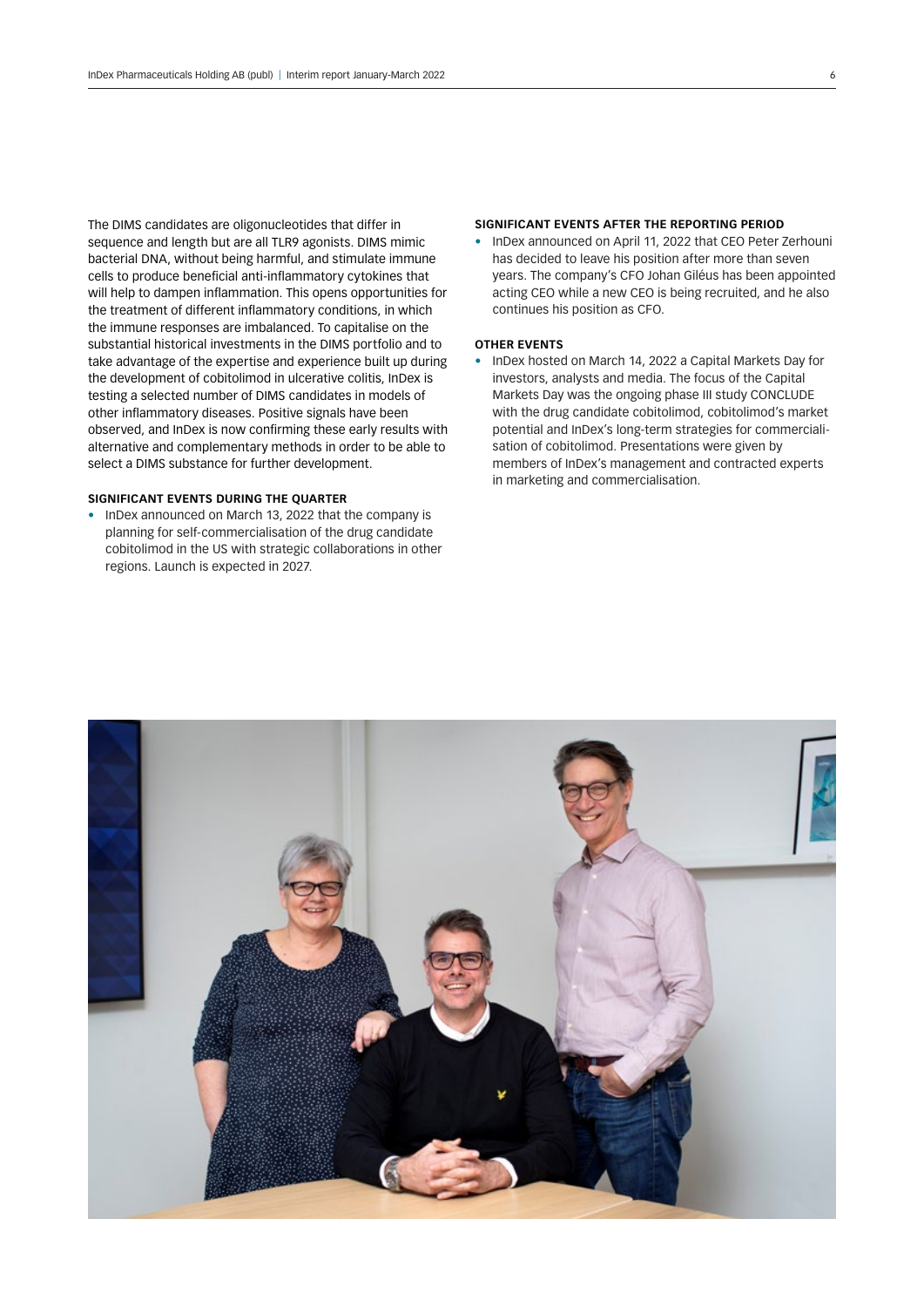# **Financial overview**

#### **FINANCIAL SUMMARY FOR THE GROUP**

Because of the nature of the business operations, there may be large fluctuations between different periods.

#### **FINANCIAL DEVELOPMENT DURING JANUARY-MARCH 2022**

Net sales for the period January to March 2022 amounted to SEK 0.0 (0.0) million.

Other operating income SEK 7.8 (0.0) million refers to grants received from Vinnova and foreign exchange gains of SEK 7.7 (0) million related to cash and cash equivalents in foreign currency. InDex purchased during the second quarter 2021 USD to be used for future payments related to signed contracts denominated in USD.

Operating expenses for the period amounted to SEK 26.7 (9.4) million. The increase is attributable to, as expected, higher costs for the phase III study CONCLUDE.

The operating expenses during the period refer primarily to costs for phase III and general operating expenses.

Costs for the personnel during the reporting period amounted to SEK 3.9 (2.5) million. The increase is partly related to general salary increases and an increase in number of employees.

Cash and cash equivalents as of March 31, 2021 amounted to SEK 417.5 million, which is SEK 10.9 million lower than as of December 31, 2021.

### **FINANCIAL SUMMARY AFTER THE REPORTING PERIOD**

Russia's invasion of Ukraine may impact the health care system and the global economy and at the same time there are continued uncertainties how the Covid-19 pandemic will develop globally. It is at present difficult to assess the wider impact of these factors. The Board however, assess that there is no impact on the company's financial position as of March 31, 2022, due to events after the reporting period.

#### **EXPECTED FUTURE DEVELOPMENT**

The Board is reviewing the forecasted cash flow on an ongoing basis to determine InDex's capital requirements and resources required to conduct the business activities in accordance with the strategic direction decided by the Board.

It is the assessment of the Board that InDex has enough capital to finance all financial commitments InDex has for the coming 12-month period.

InDex provides no financial forecast or similar forwardlooking statement.

### **PARENT COMPANY**

The net sales amounted to SEK 2.8 (3.5) million during the period January to March 2022 and consisted of invoicing of group wide expenses to InDex Pharmaceuticals AB.

The operating expenses amounted to SEK 4.4 (4.3) million and consisted of personnel expenses and other operating expenses relating to the administration of InDex.

| <b>FINANCIAL SUMMARY</b>                           |              |              |                |
|----------------------------------------------------|--------------|--------------|----------------|
| SEK million                                        | Jan-Mar 2022 | Jan-Mar 2021 | Full year 2021 |
| Revenues                                           | 0.0          | 0.0          | 0.0            |
| Operating result                                   | $-18.9$      | $-9.3$       | $-102.9$       |
| Result after tax                                   | $-18.9$      | $-9.3$       | $-103.0$       |
| Earnings per share before and after dilution, SEK  | $-0.04$      | $-0.02$      | $-0.21$        |
| Cash flow from operating activities                | $-18.4$      | $-8.5$       | $-124.1$       |
| Cash and cash equivalents at the end of the period | 417.5        | 532.5        | 428.4          |

Note: Earnings per share – Net result divided by weighted number of shares.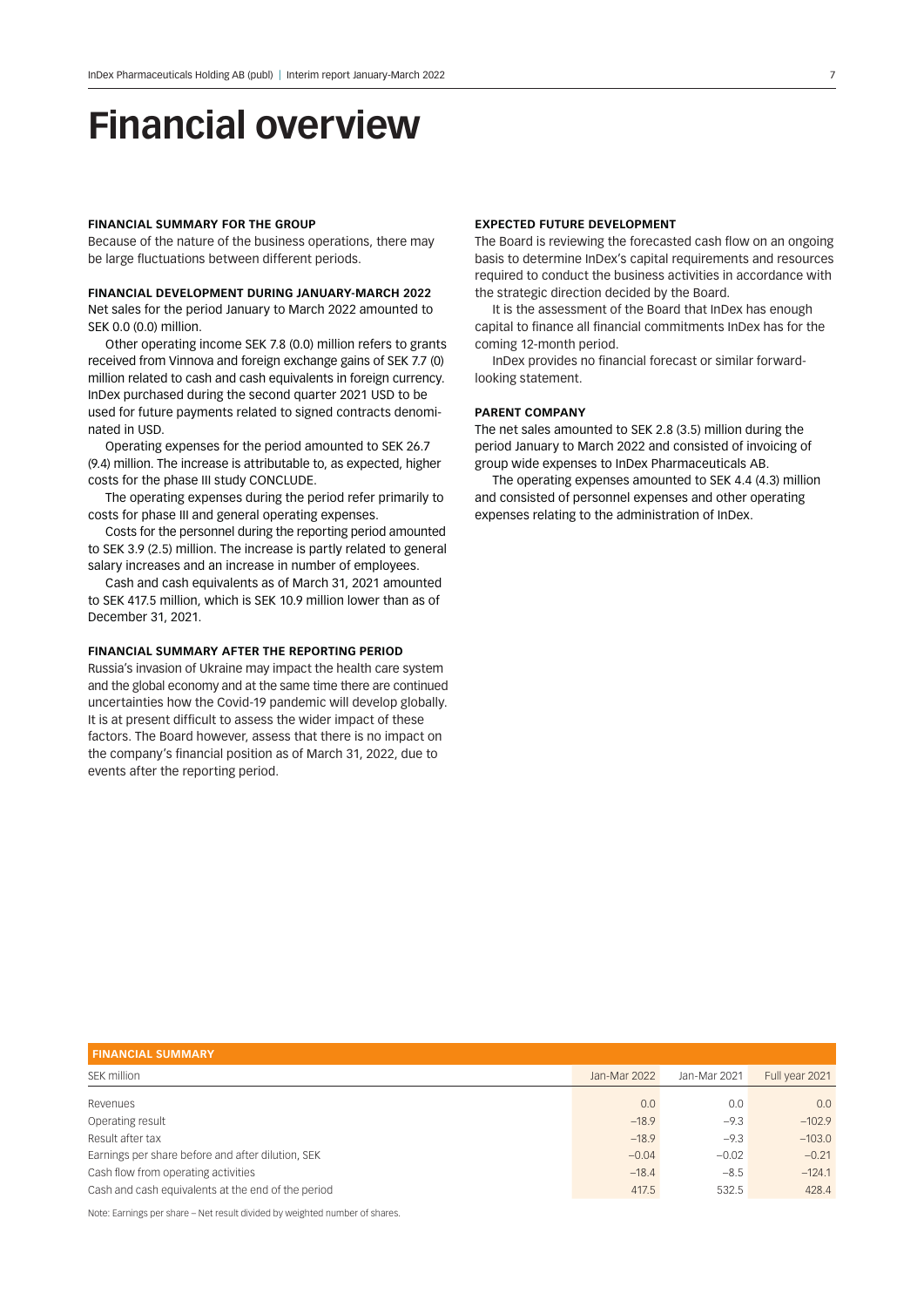# **Other information**

#### **EMPLOYEES**

The number of employees at the end of the period was 9 (7).

#### **THE SHARE**

The share is listed on Nasdaq First North Growth Market Stockholm since October 11, 2016.

|                                   | shares      | Number of Percentage of capital<br>and votes, % |
|-----------------------------------|-------------|-------------------------------------------------|
|                                   |             |                                                 |
| Linc AB                           | 69,920,567  | 13.1                                            |
| <b>HBM Healthcare Investments</b> | 52,916,667  | 9.9                                             |
| Fjärde AP-fonden                  | 52,314,074  | 9.8                                             |
| Handelsbanken Fonder              | 24,823,994  | 4.7                                             |
| Avanza Pension                    | 20,321,109  | 3.8                                             |
| SEB-Stiftelsen                    | 19,047,617  | 3.6                                             |
| SEB Life International            | 13,927,350  | 2.6                                             |
| SEB Venture Capital               | 12,994,367  | 2.4                                             |
| Stiftelsen Industrifonden         | 12,865,296  | 2.4                                             |
| Nordnet Pensionsförsäkring        | 11,235,048  | 2.1                                             |
| Swedbank försäkring AB            | 10,405,793  | 2.0                                             |
| S-E-Bankens Utvecklingsstiftelse  | 10,000,000  | 1.9                                             |
| Staffan Rasjö                     | 8,898,097   | 1.7                                             |
| Originat AB                       | 7,000,000   | 1.3                                             |
| Ponderus Invest AB                | 5,719,085   | 1.1                                             |
| Other                             | 200,298,586 | 37.6                                            |
| Total                             | 532,687,650 | 100.0                                           |

#### **INCENTIVE PROGRAMMES LTIP 2020**

At the annual general meeting held on April 20, 2020 it was resolved to issue 3,965,000 warrants to transfer to employees and other key persons within InDex. The warrants had an exercise price of SEK 20 per share and can be exercised during May-October 2023. The Board allocated in July 2020 958,388 warrants to employees and other key persons that were purchased for SEK 0.2522 per warrant. A total of 13 employees and other key persons were offered to subscribe for warrants and 12 of these individuals subscribed for their full allotment.

After the completed rights issue in February 2021 the exercise price and the number of shares that each warrant represents have been recalculated in accordance with the applicable terms. The new exercise price amounts to SEK 7.804 and each warrant entitles the holder to subscribe for 2.5627 shares. The remaining warrants have been terminated. Repurchase of 106,667 warrants have been completed in accordance with the applicable terms after the end of the reporting period The warrants will be terminated.

### **LTIP 2021**

At the annual general meeting held on June 3, 2021 it was resolved to issue 7,200,000 employee stock options to transfer to employees and other key persons within InDex. In addition, 2,262,240 warrants were issued to cover potential cash flow effects from social security costs arising from allotted employee stock options. The options have a strike price of SEK 4 per share and can be exercised during July-December 2024. In July 2021

the Board allocated 5,731,800 options to employees and other key persons free of charge. A total of 13 employees and other key persons were offered and subsequently subscribed for their allotted employee stock options. In October 2021 the Board allocated an additional 676,000 employee stock options to two new employees. The remaining employee stock options will be terminated together with the employee stock options not to be vested.

LTIP 2021 will be accounted for in accordance with *IFRS 2 – Share-based payments*. IFRS 2 stipulates that the employee stock options should be expensed as personnel costs over the vesting period. Personnel costs in accordance with IFRS 2 do not affect the company's cash flow. Social security costs will in accordance with UFR 7 be expensed in the income statement during the vesting period.

#### **REVIEW BY THE AUDITOR**

This interim report has not been limited reviewed by the company's auditor.

# **FINANCIAL CALENDER**

| June 1, 2022      |
|-------------------|
| August 26, 2022   |
| November 23, 2022 |
|                   |

Stockholm, May 16, 2022 Johan Giléus, acting CEO

#### **FOR MORE INFORMATION, PLEASE CONTACT:**

Johan Giléus, acting CEO Phone: +46 (0) 8 122 038 50 Email: johan.gileus@indexpharma.com

InDex Pharmaceuticals Holding AB (publ) Berzelius väg 13, 171 65 Solna, Sweden www.indexpharma.com

The information in this interim report is information that InDex Pharmaceuticals Holding AB (publ) is obliged to make public pursuant to the EU Market Abuse Regulation. The information was submitted for publication by the contact person stated above on May 16, 2022 at 8:00 CET.

*This is an English translation of the Swedish interim report. In case of discrepancies between the English translation and the Swedish report, the Swedish report shall prevail.*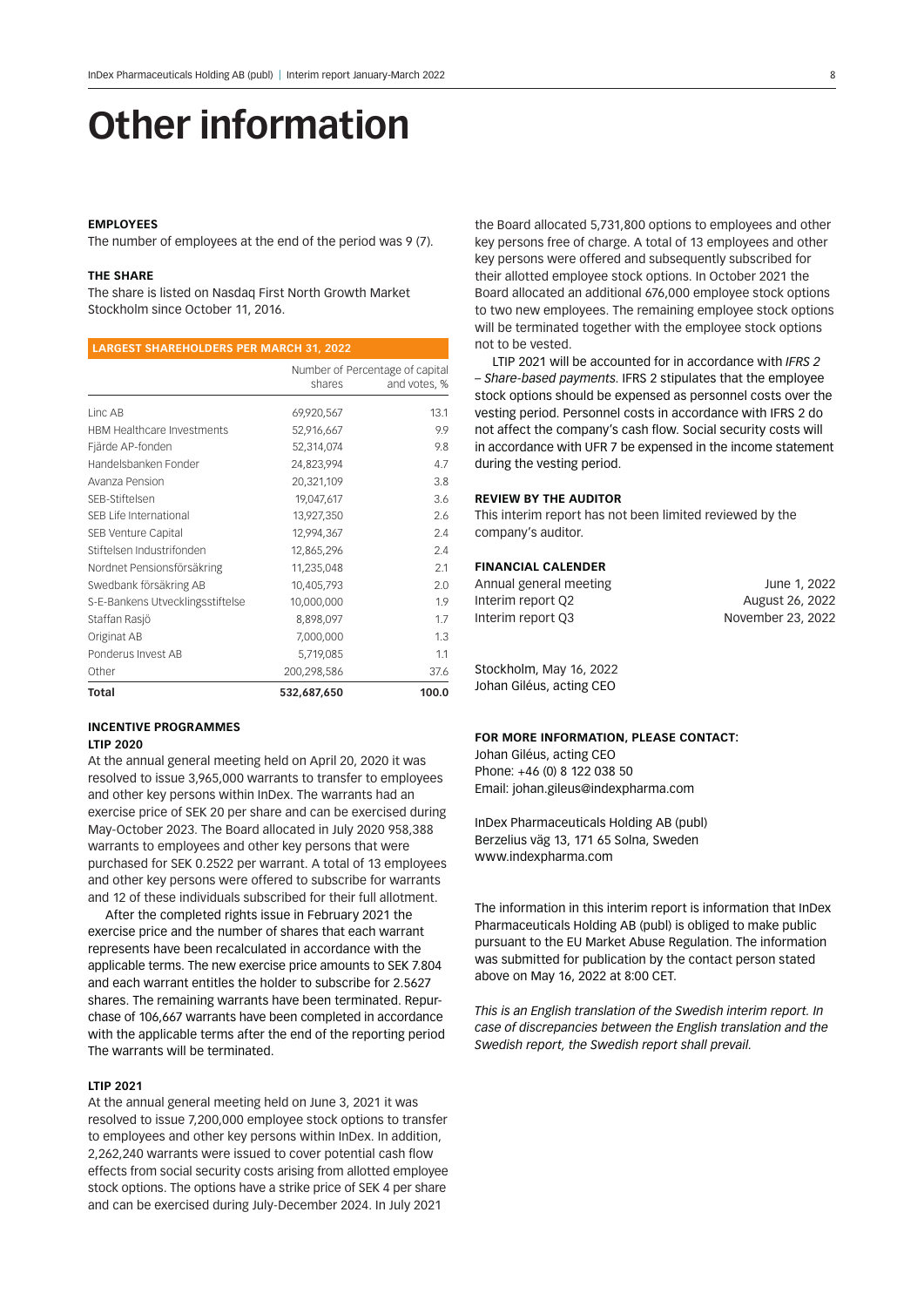# **Condensed consolidated statement of total comprehensive income**

|                                                                              | Jan 1-Mar 31, | Jan 1-Mar 31, | Full year  |
|------------------------------------------------------------------------------|---------------|---------------|------------|
| <b>SEKK</b><br>Note                                                          | 2022          | 2021          | 2021       |
| <b>Revenues</b>                                                              |               |               |            |
| Net sales                                                                    |               |               |            |
| Other operating income<br>5                                                  | 7,839         | 36            | 12,720     |
| <b>Total revenues</b>                                                        | 7,839         | 36            | 12,720     |
| <b>Operating expenses</b>                                                    |               |               |            |
| Raw material and consumables                                                 | $-629$        | $-334$        | $-14,383$  |
| Other external expenses                                                      | $-21,903$     | $-6,164$      | $-87,737$  |
| Personnel costs                                                              | $-3,862$      | $-2,540$      | $-12,258$  |
| Depreciations/amortisations of tangible fixed assets and right-of-use assets | $-316$        | $-317$        | $-1,252$   |
| Other operating expenses<br>5                                                |               |               |            |
| <b>Total expenses</b>                                                        | $-26,710$     | $-9,355$      | $-115,630$ |
| <b>Operating loss</b>                                                        | $-18,871$     | $-9,319$      | $-102,910$ |
|                                                                              |               |               |            |
| <b>Result from financial investments</b>                                     |               |               |            |
| Financial income                                                             |               |               |            |
| Financial expenses                                                           | $-16$         | $-29$         | $-133$     |
| Financial items - net                                                        | $-16$         | $-29$         | $-133$     |
| <b>Earnings before tax</b>                                                   | $-18,887$     | $-9,348$      | $-103,043$ |
| Taxes for the period                                                         |               |               |            |
| <b>LOSS FOR THE PERIOD</b>                                                   | $-18,887$     | $-9,348$      | $-103,043$ |

# **Earnings per share, based on the net result attributable to the shareholders of the parent company:**

| <b>SEK</b>                                   | <b>Note</b> | 2022    | Jan 1-Mar 31, Jan 1-Mar 31,<br>2021 | Full year<br>2021 |
|----------------------------------------------|-------------|---------|-------------------------------------|-------------------|
|                                              |             |         |                                     |                   |
| Earnings per share before and after dilution |             | $-0.04$ | $-0.02$                             | $-0.21$           |

In the group there are no items reported in other comprehensive income. So total comprehensive income is consistent with profit/loss for the period. The profit/loss for the period and total comprehensive income are entirely attributable to the equity holders of the parent company.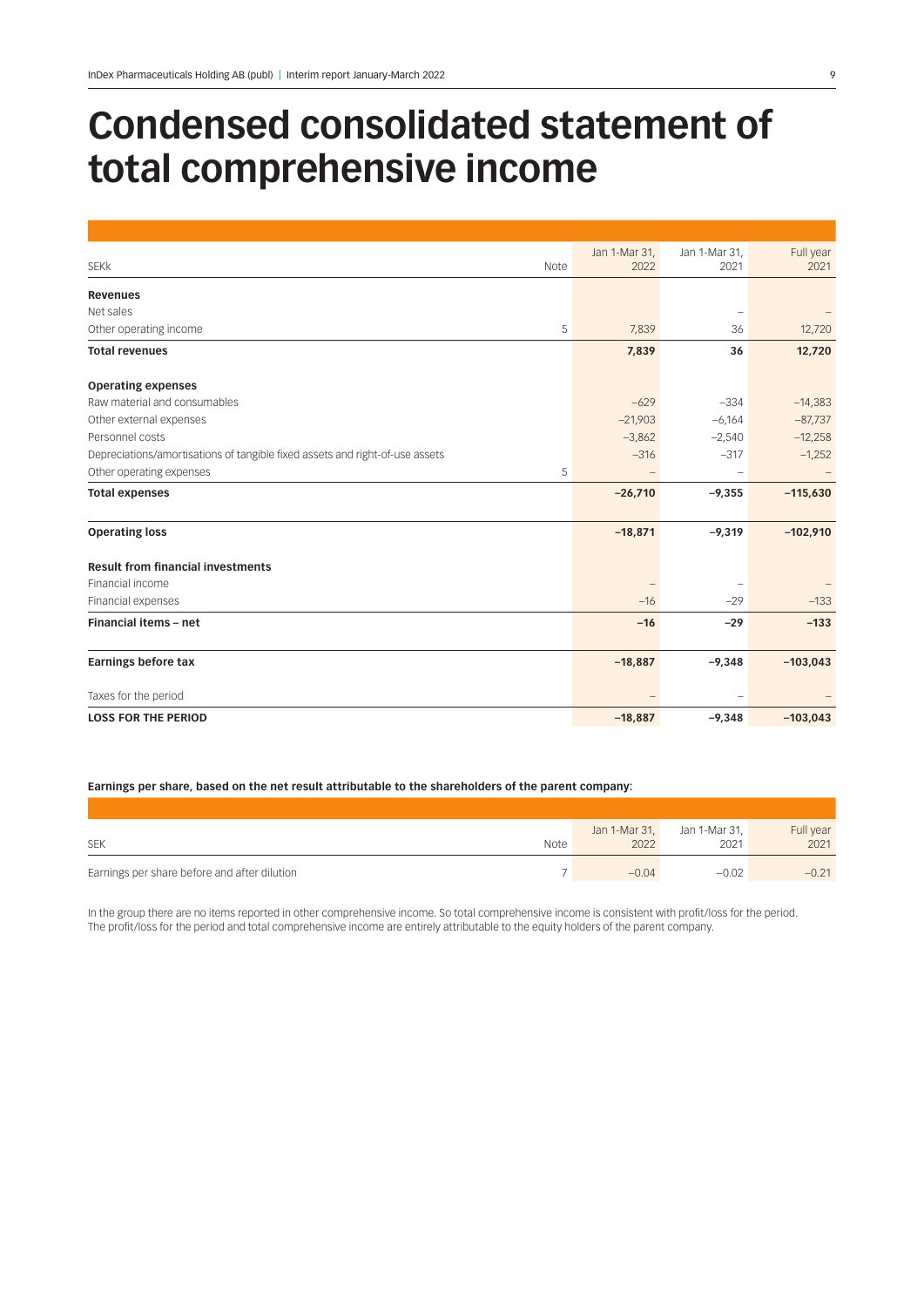# **Condensed consolidated balance sheet**

| <b>SEKK</b>                                                              | Mar 31, 2022    | Mar 31, 2021   | Dec 31, 2021    |
|--------------------------------------------------------------------------|-----------------|----------------|-----------------|
| <b>ASSETS</b>                                                            |                 |                |                 |
| <b>Fixed assets</b>                                                      |                 |                |                 |
| Tangible fixed assets                                                    |                 |                |                 |
| Equipment, tools and installations                                       | 591             | 769            | 639             |
| <b>Total tangible fixed assets</b>                                       | 591             | 769            | 639             |
| Right-of-use assets                                                      | 1,252           | 2,325          | 1,520           |
| Financial assets                                                         |                 |                |                 |
| Other financial assets                                                   | 1               | 1              | $\mathbf{1}$    |
| <b>Total financial assets</b>                                            | $\mathbf{1}$    | 1              | $\mathbf{1}$    |
|                                                                          |                 |                |                 |
| <b>Total fixed assets</b>                                                | 1,843           | 3,095          | 2,160           |
| <b>Current assets</b>                                                    |                 |                |                 |
| Current receivables                                                      |                 |                |                 |
| Other current receivables                                                | 2,540           | 1,830          | 2,400           |
| Prepaid expenses and accrued income                                      | 5,771           | 1,104          | 12,187          |
| Cash and cash equivalents                                                | 417,513         | 532,507        | 428,449         |
| <b>Total current receivables</b>                                         | 425,824         | 535,441        | 443,036         |
| <b>Total current assets</b>                                              | 425,824         | 535,441        | 443,036         |
| <b>TOTAL ASSETS</b>                                                      | 427,667         | 538,536        | 445,196         |
|                                                                          |                 |                |                 |
| <b>EQUITY AND LIABILITIES</b>                                            |                 |                |                 |
| Equity                                                                   |                 |                |                 |
| Share capital                                                            | 10,654          | 10,654         | 10,654          |
| Additional paid-in capital                                               | 863,461         | 863,174        | 863,433         |
| Retained earnings (including profit/loss for the period)                 | $-458,935$      | $-346,353$     | $-440,048$      |
| Total equity attributable to the shareholders of the parent company      | 415,180         | 527,475        | 434,039         |
| <b>Provisions</b>                                                        |                 |                |                 |
| Other provisions                                                         | 88              |                | 116             |
| <b>Total provisions</b>                                                  | 88              |                | 116             |
|                                                                          |                 |                |                 |
| Liabilities<br>Non-current liabilities                                   |                 |                |                 |
| Non-current lease liabilities                                            | 191             | 1,308          | 475             |
| <b>Total non-current liabilities</b>                                     | 191             | 1,308          | 475             |
|                                                                          |                 |                |                 |
| <b>Current liabilities</b>                                               |                 |                |                 |
| Current lease liabilities                                                | 820             | 775            | 807             |
| Account payables                                                         | 5,800           | 3,996          | 4,497           |
| Other current liabilities                                                | 1,758           | 1,117          | 1,693           |
| Accrued expenses and deferred income<br><b>Total current liabilities</b> | 3,830<br>12,208 | 3,865<br>9,753 | 3,569<br>10,566 |
|                                                                          |                 |                |                 |
| <b>Total liabilities</b>                                                 | 12,399          | 11,061         | 11,041          |
| TOTAL EQUITY AND LIABILITIES                                             | 427,667         | 538,536        | 445,196         |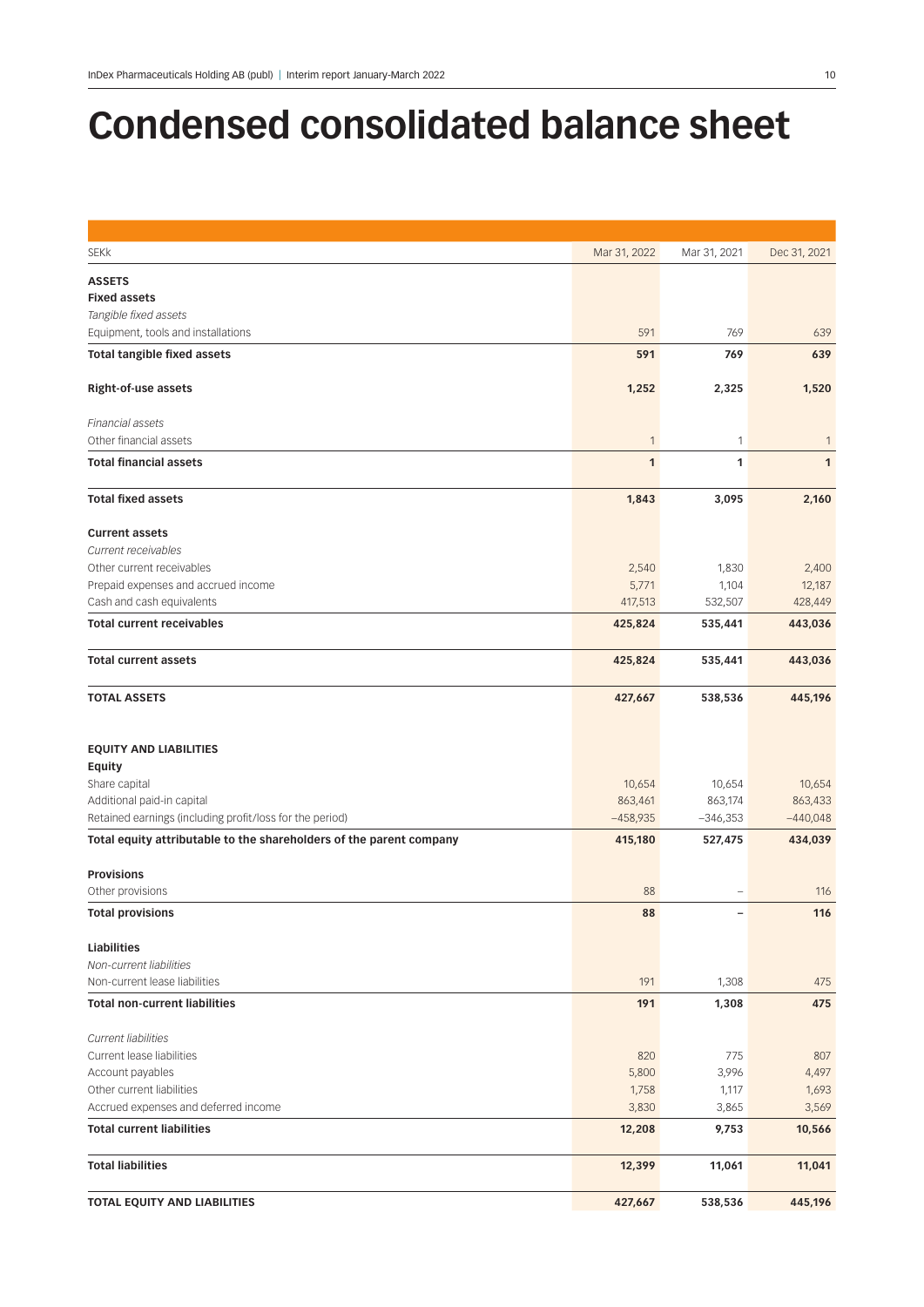# **Condensed consolidated statement of changes in equity**

|                                                                                                  | Equity attributable to the equity holders of the parent company |                               |                                                           |                      |  |
|--------------------------------------------------------------------------------------------------|-----------------------------------------------------------------|-------------------------------|-----------------------------------------------------------|----------------------|--|
| <b>SEKK</b>                                                                                      | Share capital                                                   | Additional<br>paid in capital | Retained<br>earnings,<br>including loss<br>for the period | Total equity         |  |
| Opening balance, January 1, 2021                                                                 | 1,776                                                           | 384,557                       | $-337,005$                                                | 49,328               |  |
| Profit/loss for the period equal to total comprehensive income                                   |                                                                 |                               | $-9,348$                                                  | $-9,348$             |  |
| Total comprehensive income for the year                                                          |                                                                 |                               | $-9,348$                                                  | $-9,348$             |  |
| Transactions with shareholders of the parent company:                                            |                                                                 |                               |                                                           |                      |  |
| Issue of shares                                                                                  | 8,878                                                           | 523,809                       | $\overline{\phantom{m}}$                                  | 532,687              |  |
| Transaction costs<br>Total transactions with shareholders of the parent company                  | 8,878                                                           | $-45,192$<br>478,617          |                                                           | $-45,192$<br>487,495 |  |
| Closing balance, March 31, 2021                                                                  | 10,654                                                          | 863,174                       | $-346,353$                                                | 527,475              |  |
| Opening balance, January 1, 2021                                                                 | 1,776                                                           | 384,557                       | $-337,005$                                                | 49,328               |  |
| Profit/loss for the period equal to total comprehensive income                                   |                                                                 |                               | $-103,043$                                                | $-103,043$           |  |
| Total comprehensive income for the year                                                          |                                                                 |                               | $-103,043$                                                | $-103,043$           |  |
| Transactions with shareholders of the parent company:                                            |                                                                 |                               |                                                           |                      |  |
| <b>Issue of shares</b>                                                                           | 8,878                                                           | 523,809                       |                                                           | 532,687              |  |
| Transaction costs                                                                                |                                                                 | $-45,192$                     |                                                           | $-45,192$            |  |
| Value of the employees' employment<br>Total transactions with shareholders of the parent company | 8,878                                                           | 258<br>478,875                |                                                           | 258<br>487,753       |  |
| Closing balance, December 31, 2021                                                               | 10,654                                                          | 863,433                       | $-440,048$                                                | 434,039              |  |
| Opening balance, January 1, 2022                                                                 | 10,654                                                          | 863,433                       | $-440,048$                                                | 434,039              |  |
| Profit/loss for the period equal to total comprehensive income                                   |                                                                 |                               | $-18,887$                                                 | $-18,887$            |  |
| Total comprehensive income for the year                                                          |                                                                 |                               | $-18,887$                                                 | $-18,887$            |  |
| Transactions with shareholders of the parent company:                                            |                                                                 |                               |                                                           |                      |  |
| Value of the employees' employment                                                               |                                                                 | 28                            |                                                           | 28                   |  |
| Total transactions with shareholders of the parent company                                       |                                                                 | 28                            |                                                           | 28                   |  |
| Closing balance, March 31, 2022                                                                  | 10,654                                                          | 863,461                       | $-458,935$                                                | 415,180              |  |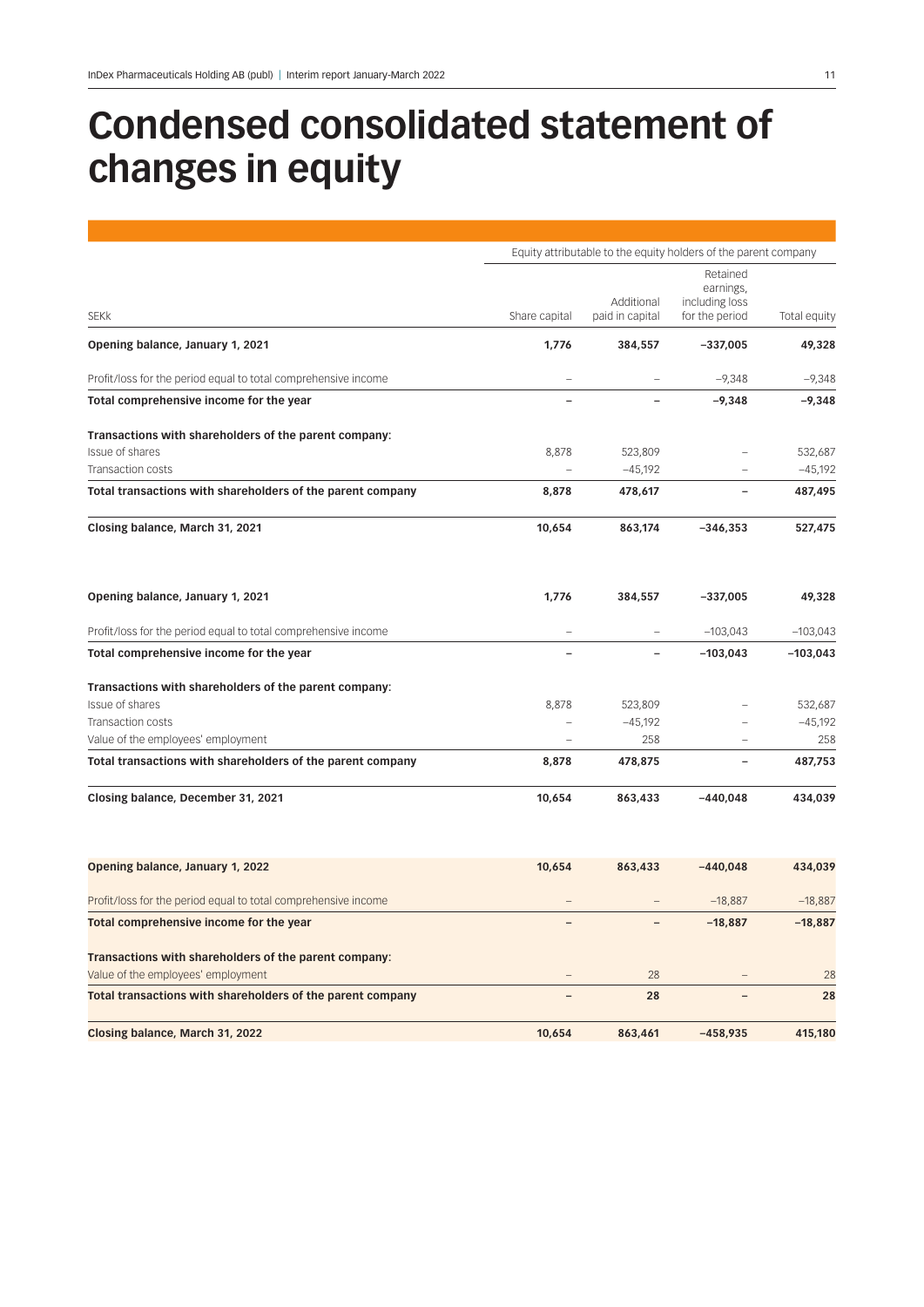# **Condensed consolidated cash flow**

|                                                                       | Jan 1-Mar 31, | Jan 1-Mar 31, | Full year  |
|-----------------------------------------------------------------------|---------------|---------------|------------|
| <b>SEKK</b>                                                           | 2022          | 2021          | 2021       |
| <b>Operating activities</b>                                           |               |               |            |
| Operating result                                                      | $-18,871$     | $-9,319$      | $-102,910$ |
| Adjustments for non-cash items:                                       |               |               |            |
| Depreciations/amortisations                                           | 316           | 317           | 1,252      |
| Interest paid and received                                            | $-16$         |               | $-133$     |
| Income tax paid                                                       |               |               |            |
| Other adjustments                                                     | $-7,777$      |               | $-11,907$  |
| Cash flow from operating activities before changes in working capital | $-26,348$     | $-9,002$      | $-113,698$ |
| Changes in working capital                                            |               |               |            |
| Decrease/Increase of current receivables                              | 6,277         | 1,004         | $-10,648$  |
| Decrease/Increase of current liabilities                              | 1,643         | $-525$        | 288        |
| Cash flow from changes in working capital                             | 7,920         | 479           | $-10,360$  |
|                                                                       |               |               |            |
| Cash flow from operating activities                                   | $-18,428$     | $-8,523$      | $-124,058$ |
| <b>Investing activities</b>                                           |               |               |            |
| Investments in tangible assets                                        |               |               |            |
| Cash flow from investing activities                                   |               |               |            |
| <b>Financing activities</b>                                           |               |               |            |
| Amortisation of lease liabilities                                     | $-284$        | $-299$        | $-1,103$   |
| Issues of shares, net after transaction costs                         |               | 487,495       | 487,495    |
| Cash flow from financing activities                                   | $-284$        | 487,196       | 486,392    |
|                                                                       |               |               |            |
| Cash flow for the period                                              | $-18,712$     | 478,673       | 362,334    |
| Decrease/increase of cash and cash equivalents                        |               |               |            |
| Cash and cash equivalents at the beginning of the period              | 428,449       | 53,834        | 53,834     |
| Currency translation difference in cash and cash equivalents          | 7,777         |               | 12,281     |
| Cash and cash equivalents at the end of the period                    | 417,513       | 532,507       | 428,449    |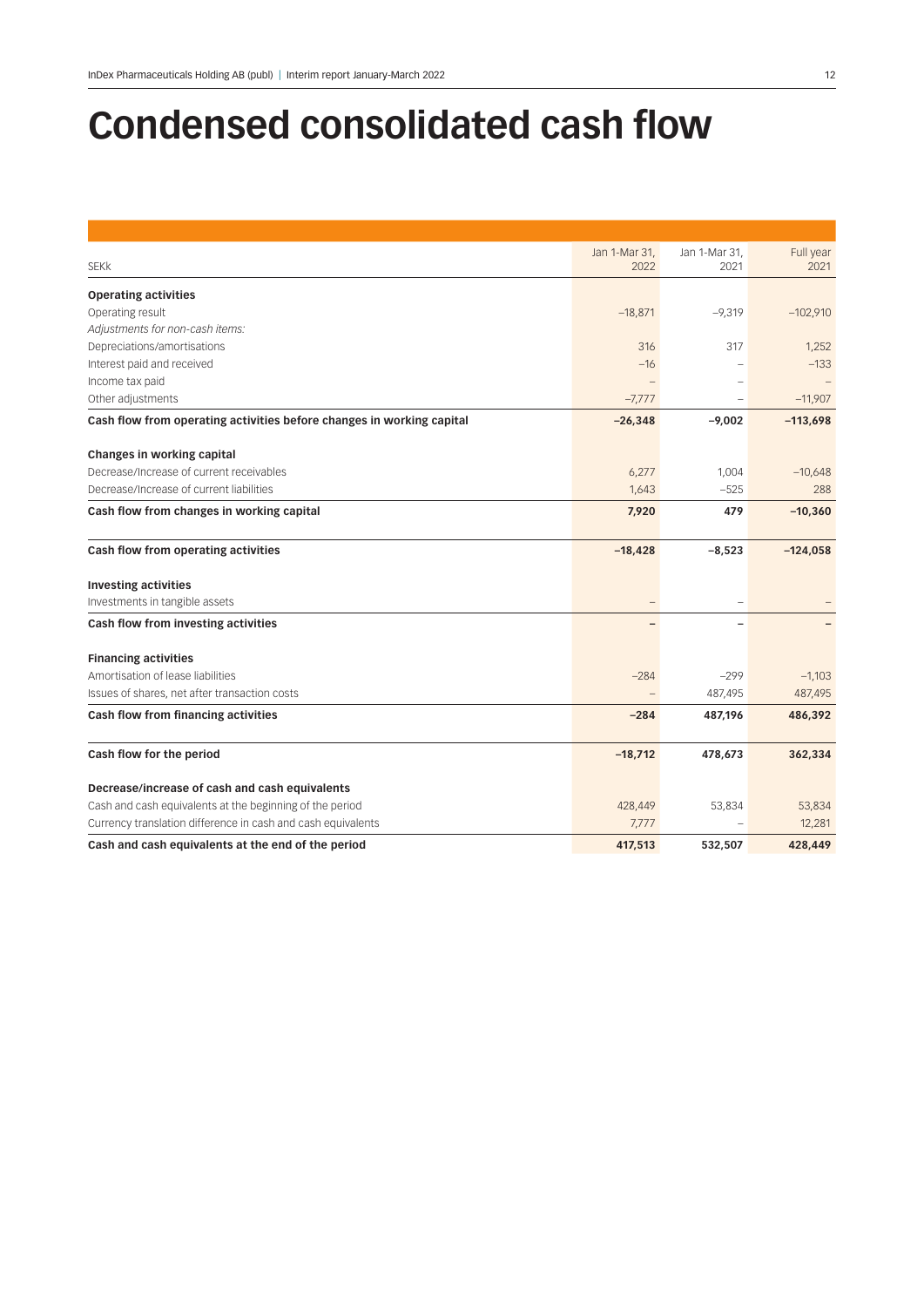# **Statement of comprehensive income for the parent company**

|                                                                              | Jan 1-Mar 31,     | Jan 1-Mar 31,            | Full year  |
|------------------------------------------------------------------------------|-------------------|--------------------------|------------|
| <b>SEKK</b>                                                                  | 2022              | 2021                     | 2021       |
| <b>Revenues</b>                                                              |                   |                          |            |
| Net sales                                                                    | 2,817             | 3,477                    | 10,176     |
| <b>Total revenues</b>                                                        | 2,817             | 3,477                    | 10,176     |
| <b>Operating expenses</b>                                                    |                   |                          |            |
| Other external expenses                                                      | $-2,879$          | $-2,778$                 | $-10,691$  |
| Personnel costs                                                              | $-1,459$          | $-1,488$                 | $-6,718$   |
| Depreciations/amortisations of tangible fixed assets and right-of-use assets | $-48$             | $-49$                    | $-179$     |
| <b>Total expenses</b>                                                        | $-4,386$          | $-4,315$                 | $-17,588$  |
| <b>Operating loss</b>                                                        | $-1,569$          | $-838$                   | $-7,412$   |
| <b>Net financial items</b>                                                   |                   |                          |            |
| Write-down of financial assets                                               | $-20$             | -                        | $-200,097$ |
| Financial costs                                                              | $\qquad \qquad -$ | -                        | $-37$      |
| <b>Total net financial items</b>                                             | $-20$             | $\overline{\phantom{0}}$ | $-200,134$ |
| Profit or loss before tax                                                    | $-1,589$          | $-838$                   | $-207,546$ |
| Taxes for the period                                                         |                   |                          |            |
| PROFIT OR LOSS FOR THE PERIOD                                                | $-1,589$          | $-838$                   | $-207,546$ |

In the parent company there are no items reported in other comprehensive income. So total comprehensive income is consistent with profit/loss for the period.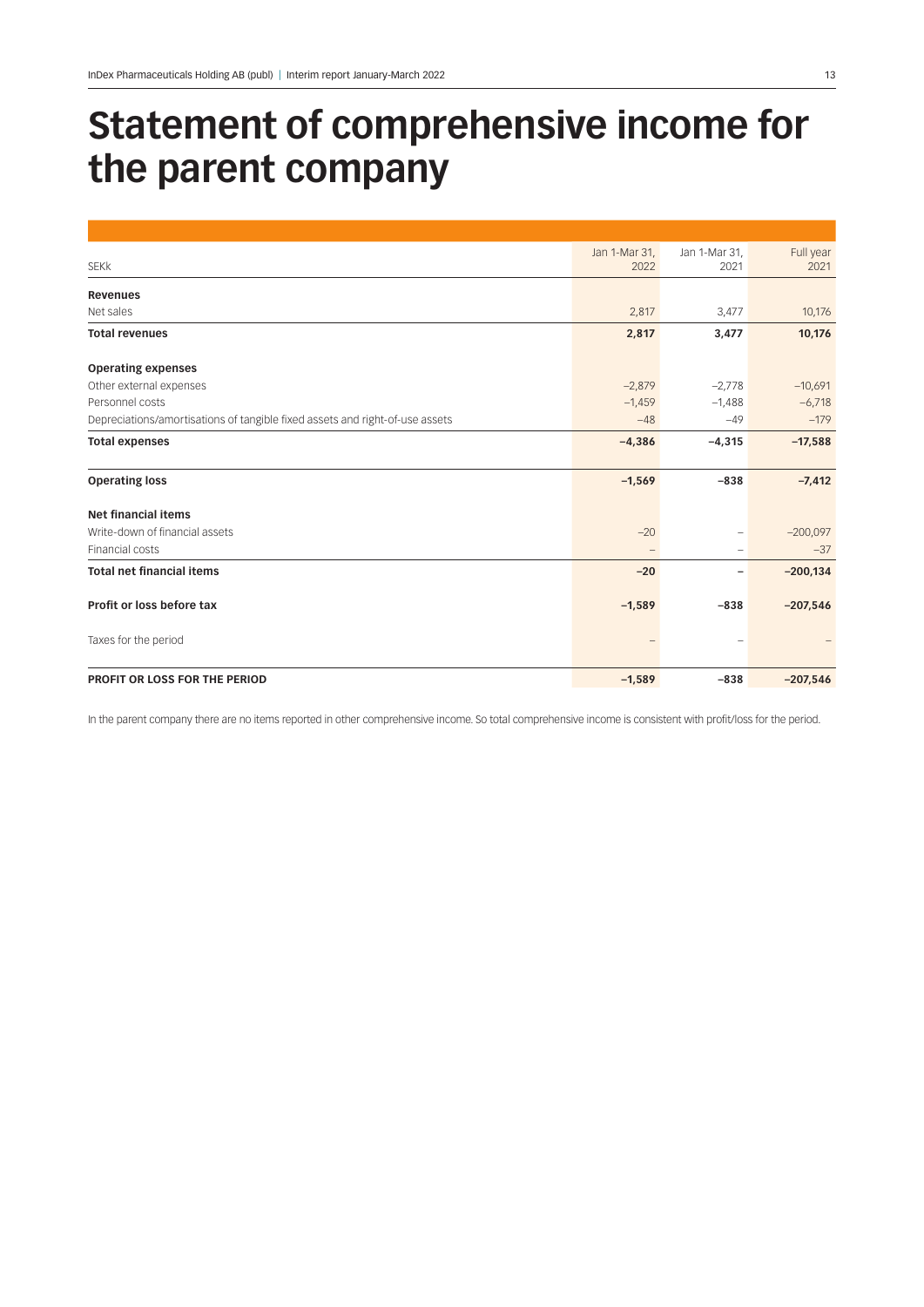# **Balance sheet for the parent company**

| <b>SEKK</b>                                               |              | Mar 31, 2021 | Dec 31, 2021 |
|-----------------------------------------------------------|--------------|--------------|--------------|
| <b>ASSETS</b>                                             |              |              |              |
| <b>Fixed assets</b>                                       |              |              |              |
| Tangible fixed assets                                     |              |              |              |
| Equipment, tools and installations                        | 591          | 769          | 639          |
| <b>Total tangible fixed assets</b>                        | 591          | 769          | 639          |
|                                                           |              |              |              |
| Financial assets                                          |              |              |              |
| Shares in subsidiary                                      | 247,030      | 247,030      | 247,030      |
| <b>Total financial assets</b>                             | 247,030      | 247,030      | 247,030      |
| <b>Total fixed assets</b>                                 | 247,621      | 247,799      | 247,669      |
| <b>Current assets</b>                                     |              |              |              |
| Current receivables                                       |              |              |              |
| Intercompany receivables                                  | 212,441      | 346,307      | 196,921      |
| Other receivables                                         | 1,437        | 1,125        | 1,237        |
| Prepaid expenses and accrued income                       | 711          | 859          | 410          |
| <b>Total current receivables</b>                          | 214,589      | 348,291      | 198,568      |
| Cash and cash equivalents                                 | 82,589       | 158,846      | 99,793       |
| <b>Total current assets</b>                               | 297,178      | 507,137      | 298,361      |
| <b>TOTAL ASSETS</b>                                       | 544,799      | 754,936      | 546,030      |
| <b>EQUITY AND LIABILITIES</b><br>Equity                   |              |              |              |
| Restricted equity                                         |              |              |              |
| Share capital                                             | 10,654       | 10,654       | 10,654       |
| <b>Total restricted equity</b>                            | 10,654       | 10,654       | 10,654       |
| Non-restricted equity                                     |              |              |              |
| Share premium reserve                                     | 1,109,176    | 1,108,891    | 1,109,148    |
| Retained earnings                                         | $-576,561$   | $-369,015$   | $-369,014$   |
| Profit or loss for the period                             | $-1,589$     | $-838$       | $-207,546$   |
| Total non-restricted equity                               | 531,026      | 739,038      | 532,587      |
| <b>Total equity</b>                                       | 541,680      | 749,692      | 543,241      |
| <b>Provisions</b>                                         |              |              |              |
| Other provisions                                          | 50           |              | 71           |
| <b>Total provisions</b>                                   | 50           |              | 71           |
|                                                           |              |              |              |
| Liabilities                                               |              |              |              |
| Current liabilities                                       |              |              |              |
| Accounts payable                                          | 768          | 3,174        | 446          |
| Other liabilities<br>Accrued expenses and deferred income | 579<br>1,722 | 606<br>1,464 | 462<br>1,810 |
| <b>Total current liabilities</b>                          | 3,069        | 5,244        | 2,718        |
|                                                           |              |              |              |
| TOTAL EQUITY AND LIABILITIES                              | 544,799      | 754,936      | 546,030      |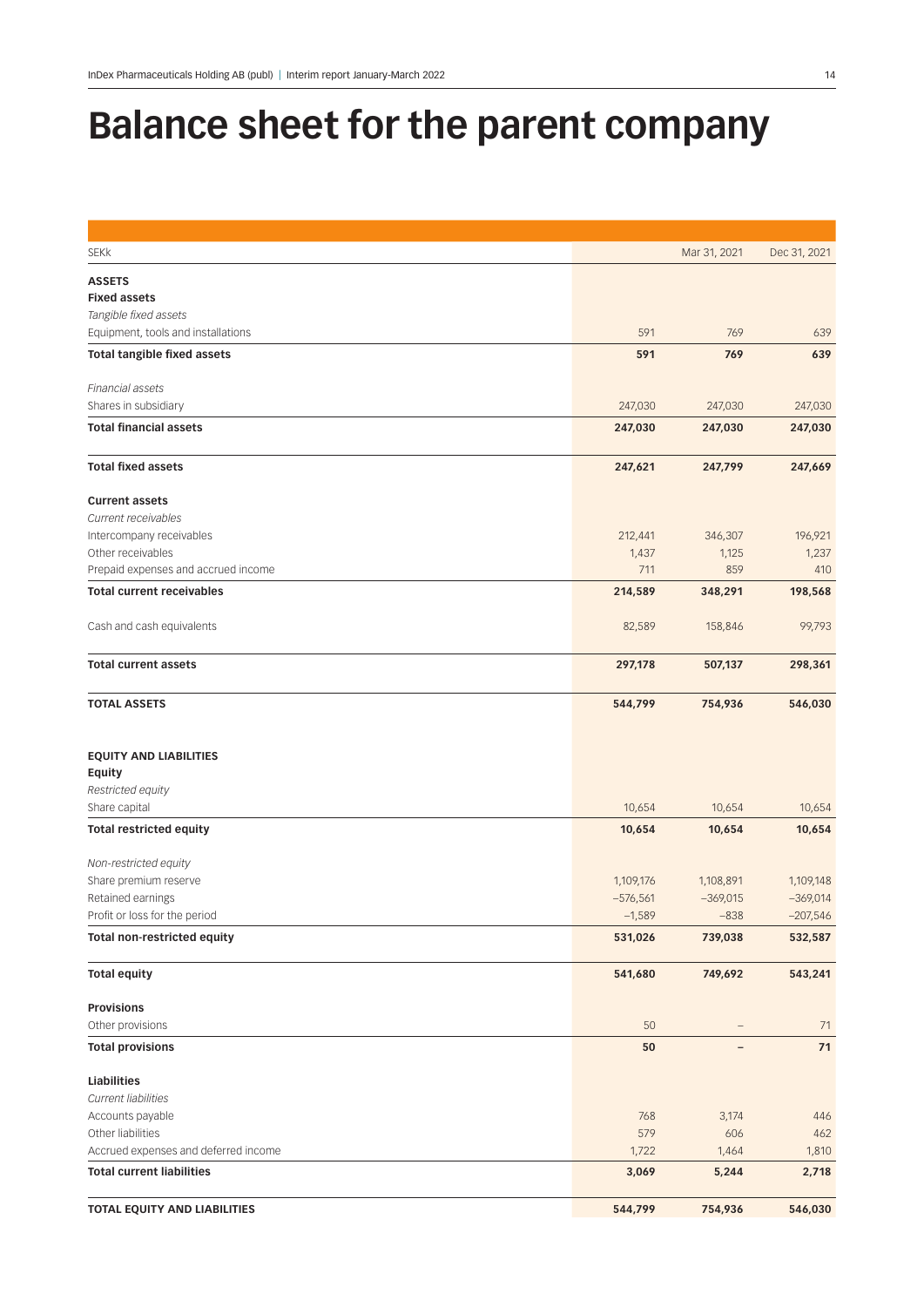# **Statement of change in equity parent company**

|                                                                      | Restricted<br>equity     | Non-restricted equity |            |            |              |  |
|----------------------------------------------------------------------|--------------------------|-----------------------|------------|------------|--------------|--|
|                                                                      |                          |                       | Retained   |            |              |  |
| <b>SEKK</b>                                                          | Share capital            | Share premium         | earnings   | Net result | Total equity |  |
| Opening balance, January 1, 2021                                     | 1,776                    | 630,274               | $-312.989$ | $-56,025$  | 263,036      |  |
| Disposition of last year's result                                    |                          |                       | $-56,025$  | 56,025     |              |  |
| Net results and total comprehensive income for the year              | $\overline{ }$           |                       |            | $-838$     | $-838$       |  |
| Total comprehensive income for the year                              | $\overline{\phantom{0}}$ |                       |            | $-838$     | $-838$       |  |
| Transactions with shareholders of the parent company:                |                          |                       |            |            |              |  |
| Issue of shares                                                      | 8,878                    | 523,809               |            |            | 532,687      |  |
| Transaction costs                                                    |                          | $-45,192$             |            |            | $-45,192$    |  |
| Total transactions with shareholders of<br>the parent company        | 8,878                    | 478,617               |            |            | 487,495      |  |
| Closing balance, March 31, 2021                                      | 10,654                   | 1,108,891             | $-369,015$ | $-838$     | 749,692      |  |
| Opening balance, January 1, 2021                                     | 1,776                    | 630,274               | -312,989   | $-56,025$  | 263,036      |  |
| Disposition of last year's result                                    |                          |                       | $-56,025$  | 56,025     |              |  |
| Net results and total comprehensive income for the year              | -                        |                       |            | $-207,546$ | $-207,546$   |  |
| Total comprehensive income for the year                              |                          |                       |            | $-207,546$ | $-207,546$   |  |
| Transactions with shareholders of the parent company:                |                          |                       |            |            |              |  |
| Issue of shares                                                      | 8,878                    | 523,809               |            |            | 532,687      |  |
| Transaction costs                                                    |                          | $-45,192$             |            |            | $-45,192$    |  |
| Value of the employees' employment                                   |                          | 258                   |            |            | 258          |  |
| Total transactions with shareholders of<br>the parent company        | 8,878                    | 478,875               |            | -          | 487,753      |  |
| Closing balance, December 31, 2021                                   | 10,654                   | 1,109,148             | $-369,014$ | $-207,546$ | 543,241      |  |
| Opening balance, January 1, 2022                                     | 10,654                   | 1,109,148             | $-369,014$ | $-207,546$ | 543,241      |  |
| Disposition of last year's result                                    |                          |                       | $-207,546$ | 207,546    |              |  |
| Net results and total comprehensive income for the year              |                          |                       |            | $-1,589$   | $-1,589$     |  |
| Total comprehensive income for the year                              |                          |                       |            | $-1,589$   | $-1,589$     |  |
| Transactions with shareholders of the parent company:                |                          |                       |            |            |              |  |
| Value of the employees' employment                                   | $\qquad \qquad -$        | 28                    |            |            | 28           |  |
| <b>Total transactions with shareholders of</b><br>the parent company |                          | 28                    |            |            | 28           |  |
| Closing balance, March 31, 2022                                      | 10,654                   | 1,109,176             | $-576,561$ | $-1,589$   | 541,680      |  |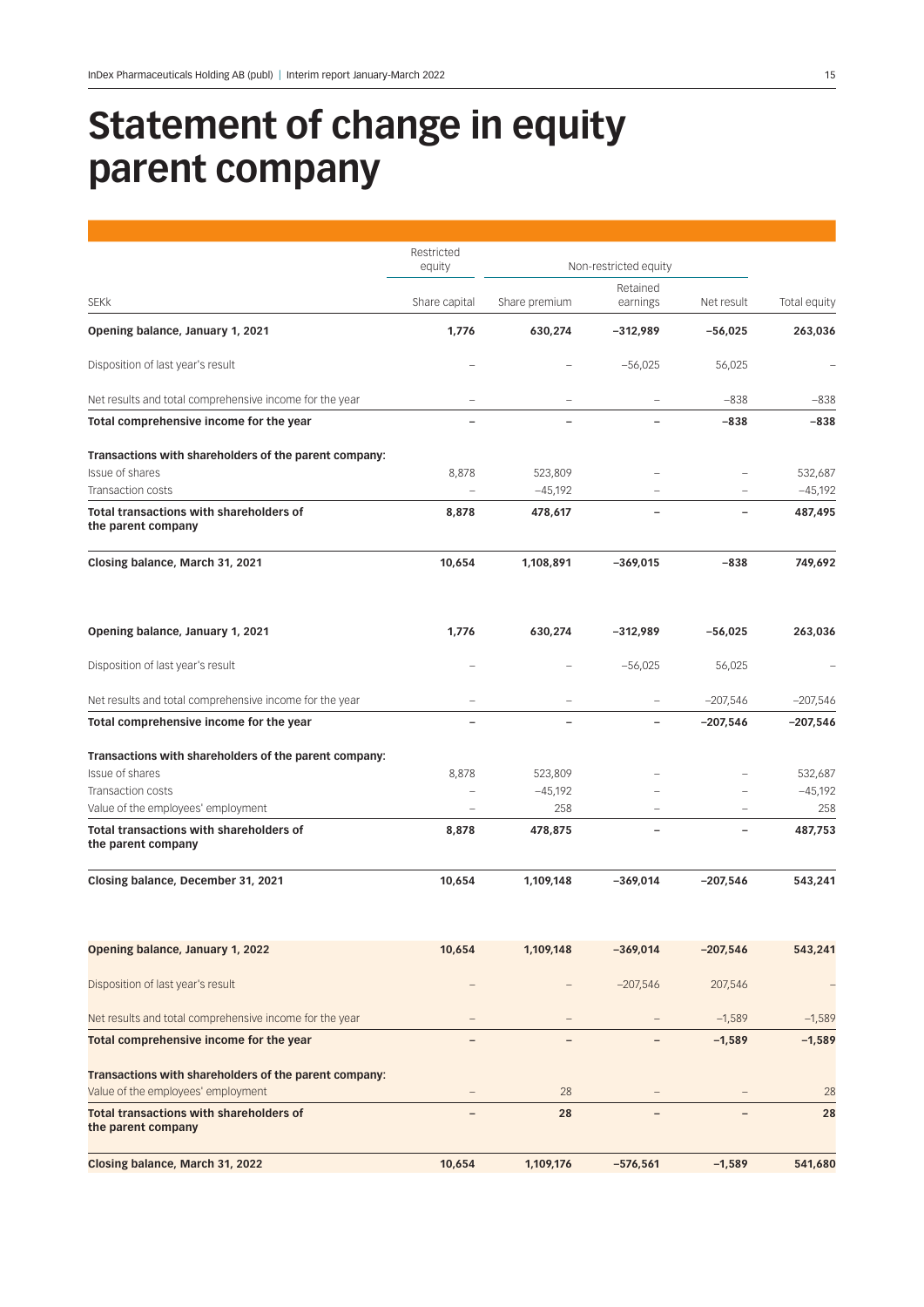# **Statement of cash flow for the parent company**

|                                                                       | Jan 1-Mar 31, | Jan 1-Mar 31,     | Full year  |
|-----------------------------------------------------------------------|---------------|-------------------|------------|
| <b>SEKK</b>                                                           | 2022          | 2021              | 2021       |
| <b>Operating activities</b>                                           |               |                   |            |
| Profit or loss before tax                                             | $-1,589$      | $-838$            | $-207,546$ |
| Adjustments for non-cash items:                                       |               |                   |            |
| Write downs                                                           | 20            |                   | 200,097    |
| Income tax paid                                                       |               |                   |            |
| Depreciations/amortisations                                           | 48            | 49                | 179        |
| Other adjustments                                                     | 6             |                   | 328        |
| Cash flow from operating activities before changes in working capital | $-1,515$      | $-789$            | $-6,942$   |
| Changes in working capital                                            |               |                   |            |
| Changes in current receivables                                        | $-16,021$     | $-346,046$        | $-196,323$ |
| Changes in current liabilities                                        | 352           | $-27,305$         | $-29,830$  |
| Cash flow from changes in working capital                             | $-15,669$     | $-373,351$        | $-226,153$ |
| Cash flow from operating activities                                   | $-17,184$     | $-374,140$        | $-233,095$ |
| <b>Investing activities</b>                                           |               |                   |            |
| Shareholder's contribution                                            | $-20$         |                   | $-200,097$ |
| Investment of leases                                                  | $\equiv$      |                   |            |
| Cash flow from investing activities                                   | $-20$         | $\qquad \qquad -$ | $-200,097$ |
| <b>Financing activities</b>                                           |               |                   |            |
| Issues of shares, net after transaction costs                         |               | 487,495           | 487,495    |
| Cash flow from financing activities                                   |               | 487,495           | 487,495    |
| Cash flow for the period                                              | $-17,204$     | 113,355           | 54,302     |
|                                                                       |               |                   |            |
| Decrease/increase in cash and cash equivalents                        |               |                   |            |
| Cash and cash equivalents at the beginning of the period              | 99,793        | 45,491            | 45,491     |
| Cash and cash equivalents at the end of the period                    | 82,589        | 158,846           | 99,793     |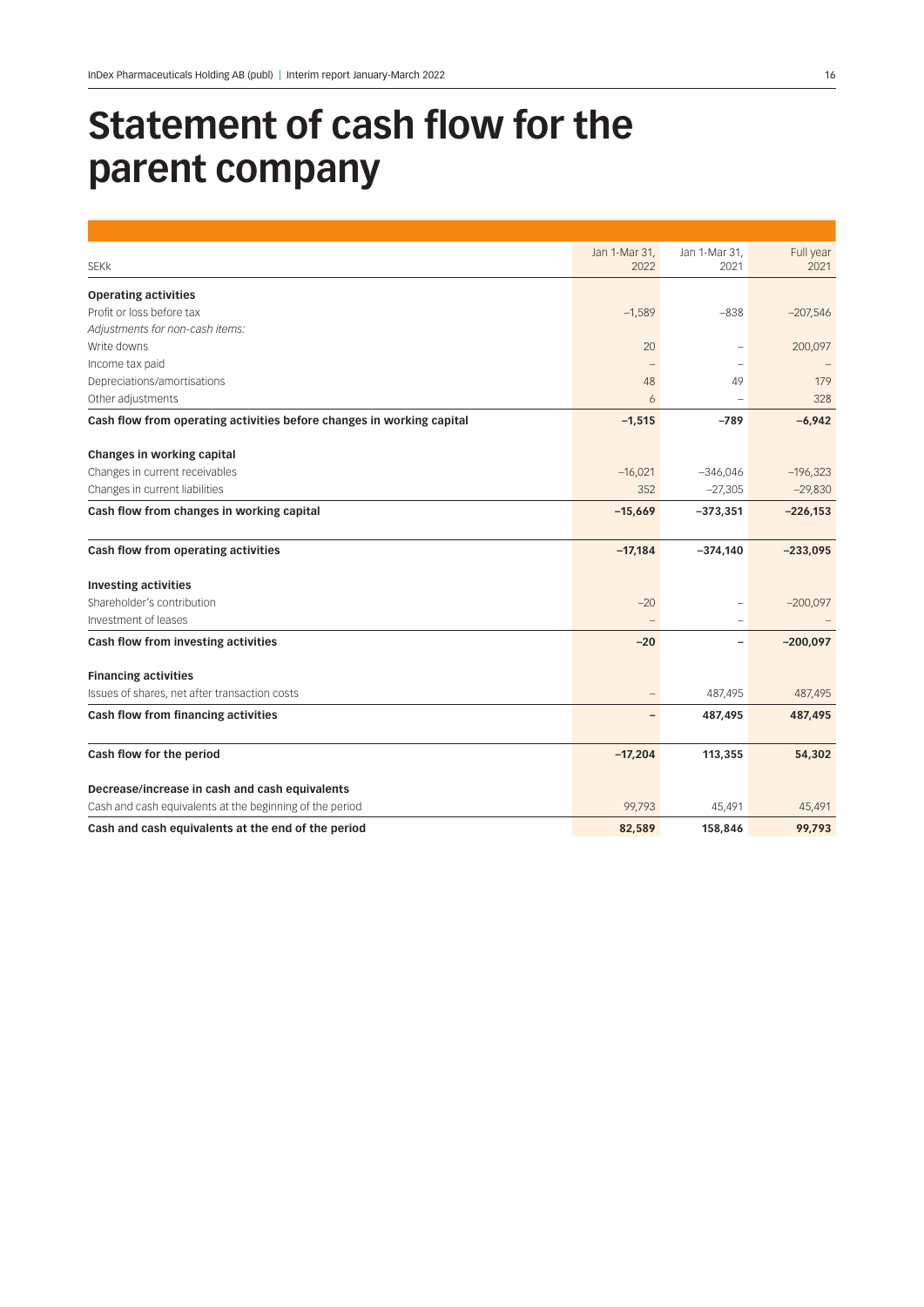# **Development of parent company's share capital**

| <b>SEK</b>   |                               | Change in     | Total         | Number of     | Total number | Paid in     |
|--------------|-------------------------------|---------------|---------------|---------------|--------------|-------------|
| Date         | Transaction                   | share capital | share capital | new shares    | of shares    | amount      |
| Jun 27, 2016 | Inception of the company      | 500,000       | 500,000       | 500,000       | 500,000      | 500,000     |
| Sep 7, 2016  | Split of shares               |               | 500,000       | 45,500,000    | 50,000,000   |             |
| Sep 7, 2016  | Share issue in-kind           | 601,345       | 1,101,345     | 60,134,466    | 110,134,466  |             |
| Sep 7, 2016  | Reduction of number of shares | $-500,000$    | 601,345       | $-50,000,000$ | 60,134,466   |             |
| Sep 7, 2016  | Share issue                   |               | 601,345       | 2             | 60,134,468   |             |
| Sep 8, 2016  | Reversed split of shares      |               | 601,345       | $-30,067,234$ | 30,067,234   |             |
| Oct 6, 2016  | Share issue for pref. shares  | 52,685        | 654,030       | 2,634,279     | 32,701,513   | 52,685      |
| Oct 6, 2016  | Share issue                   | 560,479       | 1,214,509     | 28,023,969    | 60,725,482   | 235,401,340 |
| Oct 12, 2016 | Share issue                   | 14,305        | 1,228,814     | 715,250       | 61,440,732   | 6,008,100   |
| Oct 25, 2016 | Share issue                   | 17,969        | 1,246,783     | 898,421       | 62,339,153   | 7,546,736   |
| Nov 14, 2016 | Share issue                   | 1,895         | 1,248,678     | 94,725        | 62,433,878   | 795,690     |
| Dec 29, 2016 | Share issue in-kind           | 1,300         | 1,249,978     | 65,015        | 62,498,893   |             |
| Jan 13, 2017 | Share issue                   | 591           | 1,250,569     | 29,540        | 62,528,433   | 248,136     |
| Oct 23, 2018 | Share issue                   | 125,057       | 1,375,626     | 6,252,842     | 68,781,275   | 37,642,109  |
| Sep 23, 2019 | Share issue                   | 275,125       | 1,650,751     | 13,756,255    | 82,537,530   | 96,018,660  |
| Oct 10, 2019 | Share issue                   | 124,874       | 1,775,625     | 6,243,745     | 88,781,275   | 43,581,340  |
| Feb 11, 2021 | Share issue                   | 8,878,127     | 10,653,753    | 443,906,375   | 532,687,650  | 532,687,650 |
|              |                               |               |               |               |              |             |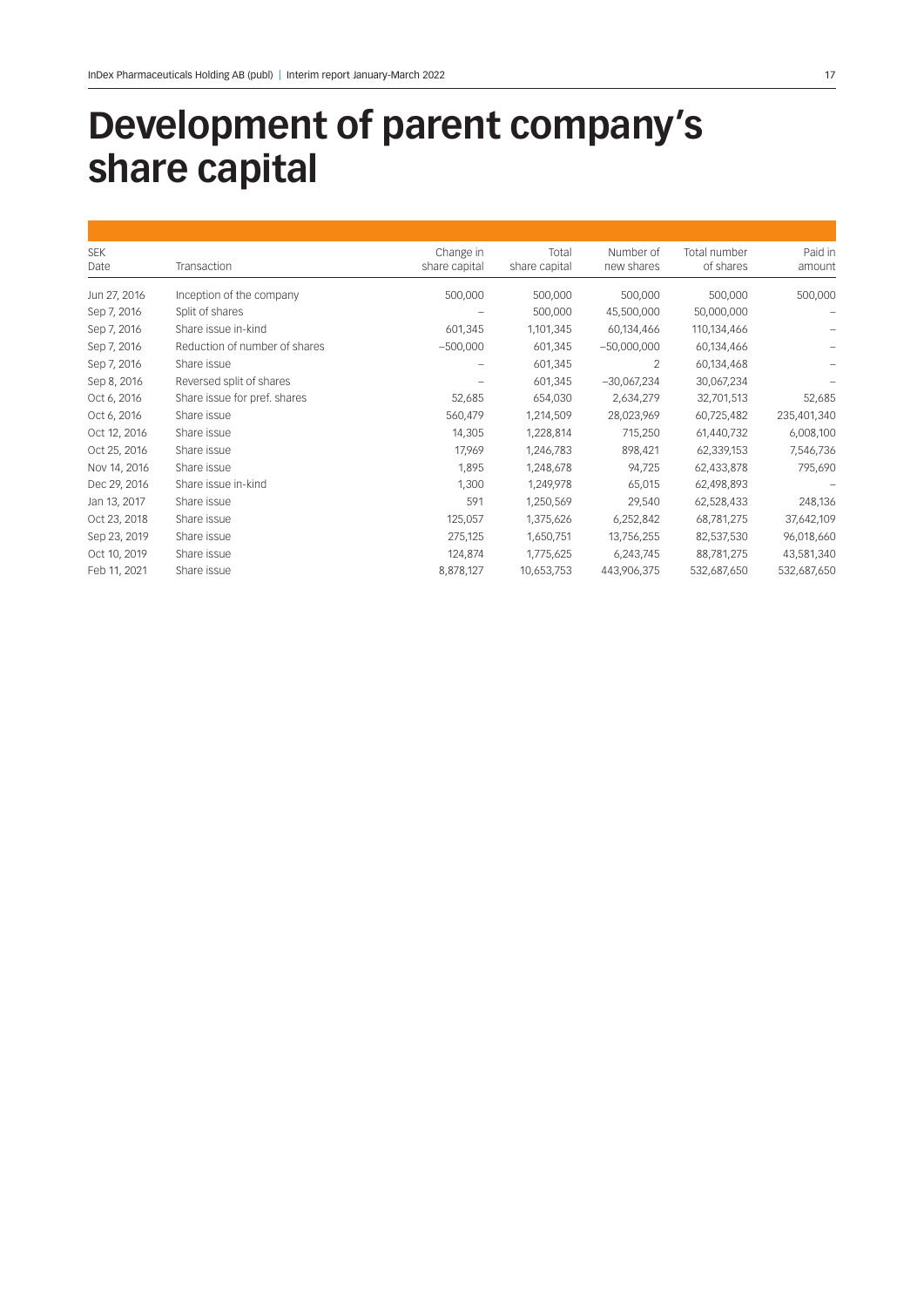# **Notes**

# **NOTE 1 GENERAL INFORMATION**

This interim report includes the parent company InDex Pharmaceuticals Holding AB (publ), Corp. Reg. No. 559067-6820, the subsidiary InDex Pharmaceuticals AB and the sub-subsidiary InDex Diagnostics AB ('InDex', 'the company' or 'the group'). InDex Pharmaceuticals Holding AB (publ) is a parent company registered in Sweden with its registered office in Stockholm with the address Berzelius väg 13, 171 65 Solna, Sweden.

Unless otherwise stated, all amounts are in thousands of Swedish kronor (SEKk). Figures in parentheses refer to the comparative period.

#### **FINANCIAL RISK MANAGEMENT**

InDex may also need to raise additional capital in the future. Both the size and timing of InDex's possible need for capital in the future depend on several factors, including the possibility of entering into collaboration or licensing arrangements and the progress made in research and development projects. There is a risk that the necessary financing of the operations is unavailable at the right time and at a reasonable cost.

For a detailed description of significant risks, refer to InDex's annual report for 2021. The annual report is available on the company's website.

### **NOTE 2 ACCOUNTING POLICIES**

InDex applies International Financial Reporting Standards (IFRS) as adopted by the EU. This report is prepared in accordance with IAS 34 *Interim Financial Reporting* and the *Annual Accounts Act*. The parent company prepares financial reports in accordance with the Swedish Financial Reporting Board's recommendation RFR 2 *Accounting for Legal Entities* and the *Swedish Annual Accounts Act*.

Applied accounting principles and calculation methods are the same as in the annual report for 2021.

None of the IFRS or IFRIC interpretations that have yet to come into legal effect are expected to have any significant impact on InDex.

### **NOTE 3 RISKS AND UNCERTAINTIES**

#### **OPERATIONAL RISK**

There is no guarantee that InDex's research and development will result in commercial success. There is no guarantee that InDex will develop products that can be patented, that granted patents can be retained, that future inventions will lead to patents, or that granted patents will provide sufficient protection for InDex's products.

There is no guarantee that InDex will obtain the necessary approvals to conduct the clinical trials that InDex would like to conduct, or that the clinical trials conducted by InDex, independently or in collaboration with partners, will demonstrate sufficient safety and efficacy to obtain necessary regulatory approvals or that the trials will lead to pharmaceuticals that can be sold on the market. It cannot be excluded that the regulatory approval process will require increased documentation and thereby increased costs and delays in projects or lead to projects being shut down. Increased development costs and longer development time may mean that the risks of a project increase and that the compound's potential to successfully reach the commercial stage decreases or that the time for patent protected sales is reduced.

# **NOTE 4 IMPORTANT ESTIMATES AND JUDGEMENTS**

The group makes estimates and assumptions about the future. The resulting accounting estimates will, by definition, rarely correspond to the actual results. The assumptions and other sources of estimation uncertainty where there is a significant risk of material adjustment to the carrying amounts of assets or liabilities within the next financial year are outlined below.

#### **(i) Accrued costs for clinical trials**

At each balance sheet date, management estimates the proportion of the coming milestone payments that have been accrued. The accrual for accrued costs is based on external parameters coupled with management's estimate of percentage of completion.

### **(ii) Tax loss carry-forwards**

Deferred tax assets related to loss carry-forwards or other future tax deductions are recognised to the extent it is probable that the deduction can be offset against future taxable profits. Since the group does not report positive results no deferred tax asset related to loss carry-forwards has yet been recognised.

#### **(iii) Estimates and assessments linked to development costs**

An important assessment in financial reporting refers to the point in time for capitalizing pharmaceutical development costs. Based on the accounting policies set out under note 2 in the annual report for 2021, no pharmaceutical development costs meet the criteria for capitalisation and have therefore been expensed. Pharmaceutical development costs will be, at the earliest, capitalised after positive results have been achieved in phase III clinical trials or until registration studies have commenced. The reasons being that before that time, it is too uncertain whether the costs will generate future economic benefits and that financing of the asset's completion has not been secured.